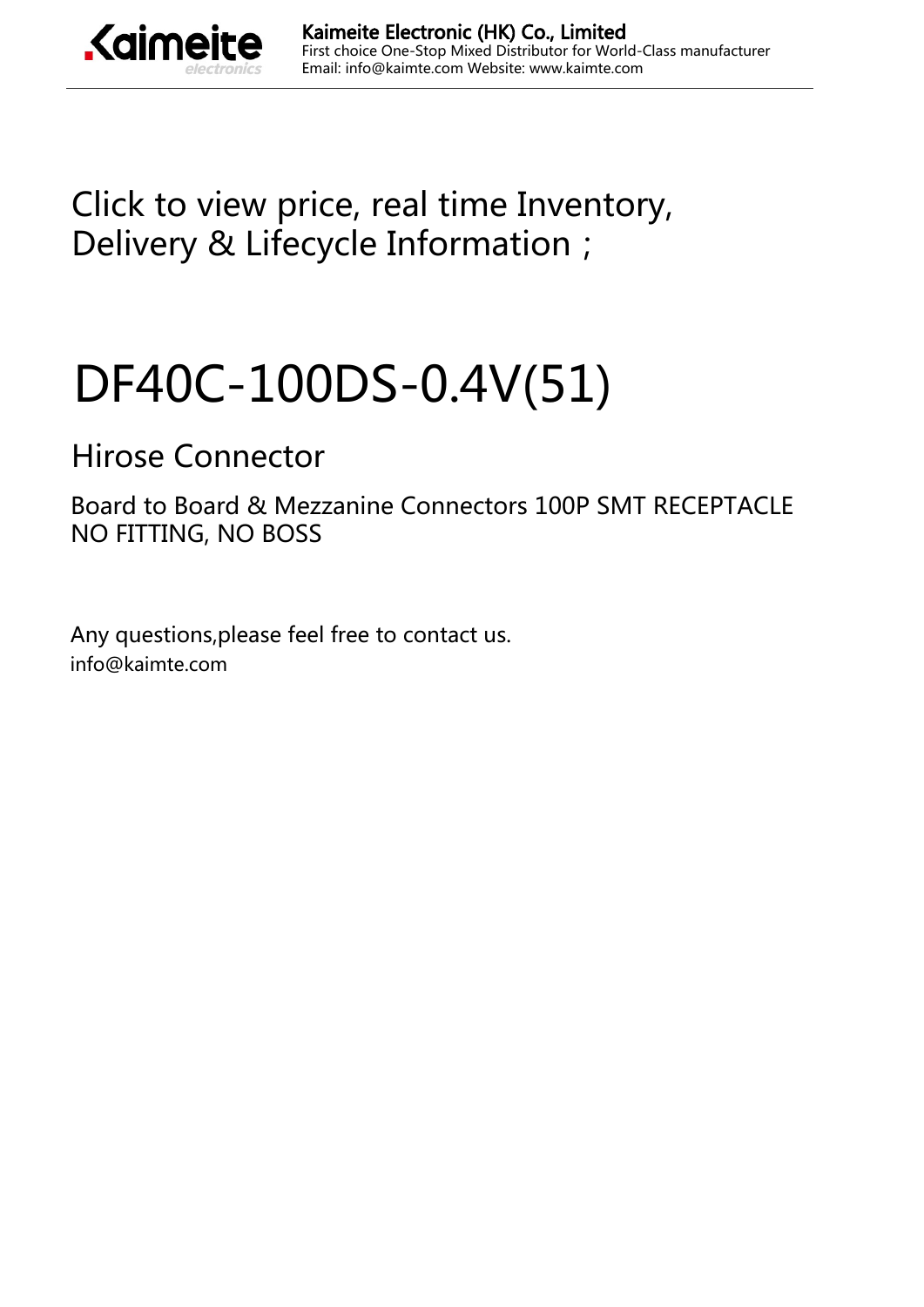## **0.4mm Pitch, 1.5 to 4.0mm Height, Board-to-Board and Board-to-FPC Connectors**

DF40 Series





### ■**Features**

### **1. High density mounting**

Space saving design that has a minimum connector width, yet still retains a sufficient vacuum area for easy pick-and-place mounting Minimum width : 3.38mm

### **2. Multiple stack height options**

In addition to its space saving design, several stack heights are available and add versatility to any application. Stack heights : 1.5mm, 2.0mm, 2.5mm, 3.0mm, 3.5mm, and 4.0mm.

### **3. High contact reliability**

Despite its small stature and low profile, the contacts deliver strong contact forces and an effective mating length of 0.45mm on the 1.5mm stacking height. This connector utilizes a locking system that prevents accidental unmating issues and emits a clear tactile click to ensure that mating has been completed.

### **4. Excellent self-aligning range**

The use of guide ribs allows 0.33mm of selfalignment on this connector.

#### **5. Reinforced structure with shock absorbing ribs**

Both sides of the connector have been reinforced with the addition of shock absorbing ribs.

#### **6. Solder wicking prevention**

Nickel-plated barriers were added to protect the contact areas from potential solder wicking.

### **7. Contamination resistant design**

When mated, the connector's design covers the contacts which help to keep dust and other debris away from the contacts. The SMT leads are kept very close to the connector housing which also helps to prevent shorts caused by debris on the exposed contacts.

#### **8. RoHS compliant**

Environment friendly and does not use RoHS specified prohibited materials. All materials and substances used to produce these parts comply with the RoHS standards.

#### **9. High speed signal with noise prevention**

The shielded type can support high speed signal transmissions with noise prevention.

**High contact reliability - effective mating length 0.45mm**



### **Stacking height variations**

Standard type

|                 | Standard type<br>Stacking<br>height | 1.5<br>mm | 2.0<br>mm | 2.5<br>mm | 3.0<br>mm | 3.5<br>mm | 4.0<br>mm |
|-----------------|-------------------------------------|-----------|-----------|-----------|-----------|-----------|-----------|
|                 | 10                                  |           |           | Γ         |           |           |           |
|                 | 12                                  |           |           |           |           |           |           |
|                 | 20                                  |           |           | ۰.        |           |           |           |
|                 | 24                                  |           |           |           |           |           |           |
|                 | 30                                  | Γ.        |           | C.        | C,        | ν.        |           |
|                 | 34                                  |           |           |           |           |           |           |
| No. of Contacts | 40                                  |           |           | ۰.        |           |           |           |
|                 | 44                                  |           |           |           |           |           |           |
|                 | 50                                  |           |           |           |           |           |           |
|                 | 60                                  |           |           |           |           |           |           |
|                 | 70                                  |           |           |           |           |           |           |
|                 | 80                                  |           |           |           |           |           |           |
|                 | 90                                  | r.        |           |           |           |           |           |
|                 | 100                                 |           |           |           |           |           |           |

**2016.4⑤ ALV** 1

#### Shielded type

|                          | omenaca tvpc |           |           |
|--------------------------|--------------|-----------|-----------|
| Stacking<br>height<br>30 |              | 1.5<br>mm | 3.0<br>mm |
|                          |              |           |           |
| No. of<br>Contacts       | 48           |           |           |
|                          | 70           |           |           |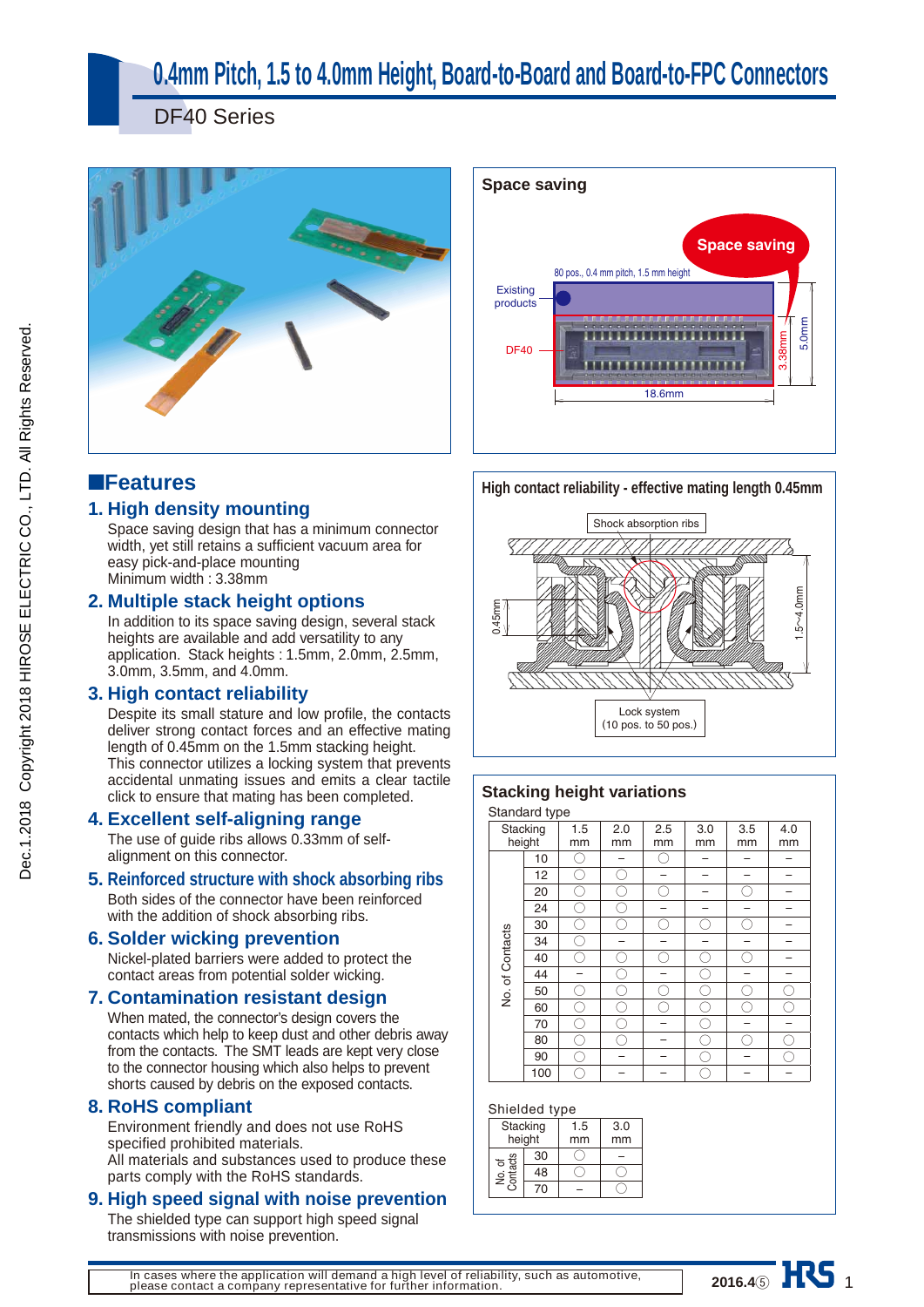### **EProduct Specifications**

| Ratings                         |  | Rated Current 0.3A<br>Rated Voltage AC, DC 30V                                                | <b>Operating Temperature Range</b><br>$-35$ to $+85^{\circ}$ C (Note 1)<br><b>Operating Humidity Range</b><br>20 to 80% | Storage Temperature Range<br>$-10$ to $+60^{\circ}$ C (Note 2)<br><b>Storage Humidity Range</b><br>40 to 70% (Note 2)                                 |                                      |  |
|---------------------------------|--|-----------------------------------------------------------------------------------------------|-------------------------------------------------------------------------------------------------------------------------|-------------------------------------------------------------------------------------------------------------------------------------------------------|--------------------------------------|--|
| Items                           |  | Specifications                                                                                |                                                                                                                         |                                                                                                                                                       | Conditions                           |  |
| 1. Insulation Resistance        |  | $50M\Omega$ min                                                                               |                                                                                                                         | Measured with DC 100V                                                                                                                                 |                                      |  |
| 2. Withstanding Voltage         |  | No flashover or breakdown                                                                     |                                                                                                                         | Apply AC 100V for 1 minute                                                                                                                            |                                      |  |
| 3. Contact Resistance           |  | $90 \text{m}\Omega$ max                                                                       |                                                                                                                         |                                                                                                                                                       | Measured with AC 20mV, 1 kHz and 1mA |  |
| 4. Vibration Resistance         |  | No electrical discontinuity of $1\mu s$ or greater                                            |                                                                                                                         | Frequency 10-55 Hz, half amplitude 0.75mm,<br>3 directions for 2 hours                                                                                |                                      |  |
| 5. Humidity Resistance          |  | Contact resistance: $90 \text{m}\Omega$ max<br>Insulation resistance: $25m\Omega$ min         |                                                                                                                         | Left at temperature $40 \pm 2^{\circ}$ C, humidity 90 to 95%,<br>96 hours                                                                             |                                      |  |
| 6. Temperature Cycles           |  | Contact resistance: $90 \text{m}\Omega$ max<br>Insulation resistance: $50 \text{m}\Omega$ min |                                                                                                                         | (-55°C : 30 minutes $\rightarrow$ 5~35°C : 10 minutes $\rightarrow$ 85°C : 30<br>minutes $\rightarrow$ 5 $\sim$ 35 $\degree$ C : 10 minutes) 5 cycles |                                      |  |
| 7. Durability                   |  | Contact resistance: $90 \text{m}\Omega$ max                                                   |                                                                                                                         | 30 mating cycles                                                                                                                                      |                                      |  |
| 8. Soldering Heat<br>Resistance |  | Should be no melting of resin parts that affects<br>its performance                           |                                                                                                                         | Reflow: according to the Recommended<br><b>Temperature Profile</b><br>Hand solder: Soldering iron temperature 350°C,<br>no more than 3 seconds.       |                                      |  |

Note 1 : Includes temperature rise caused by current flow.

Note 2 : The term "storage" here refers to products stored for a long period prior to board mounting and use. The operating temperature and humidity range covers the non-energized condition of connectors after board mounting and the temporary storage conditions during transportation, etc.

### ■**Materials (Standard, non shielded type) / Finish**

| Product    | Component |                 | <b>Finish</b> | UL Regulation |
|------------|-----------|-----------------|---------------|---------------|
| Receptacle | Insulator | LCP             | <b>Black</b>  | $UL94V-0$     |
|            | Contact   | Phosphor bronze | Gold plating  |               |
|            | Insulator | LCP             | <b>Black</b>  | UL94V-0       |
| Header     | Contact   | Phosphor bronze | Gold plating  |               |

### ■**Materials (Shielded type) / Finish**

| Product    | Component                 | <b>Materials</b> | Finish       | <b>UL Regulation</b> |
|------------|---------------------------|------------------|--------------|----------------------|
|            | Insulator                 | <b>LCP</b>       | <b>Black</b> | UL94V-0              |
| Receptacle | Contact                   |                  |              |                      |
|            | Shield plate              | Phosphor bronze  | Gold plating |                      |
| Header     | Insulator                 | <b>LCP</b>       | <b>Black</b> | UL94V-0              |
|            | Contact                   |                  |              |                      |
|            | Reinforcing metal fitting | Phosphor bronze  | Gold plating |                      |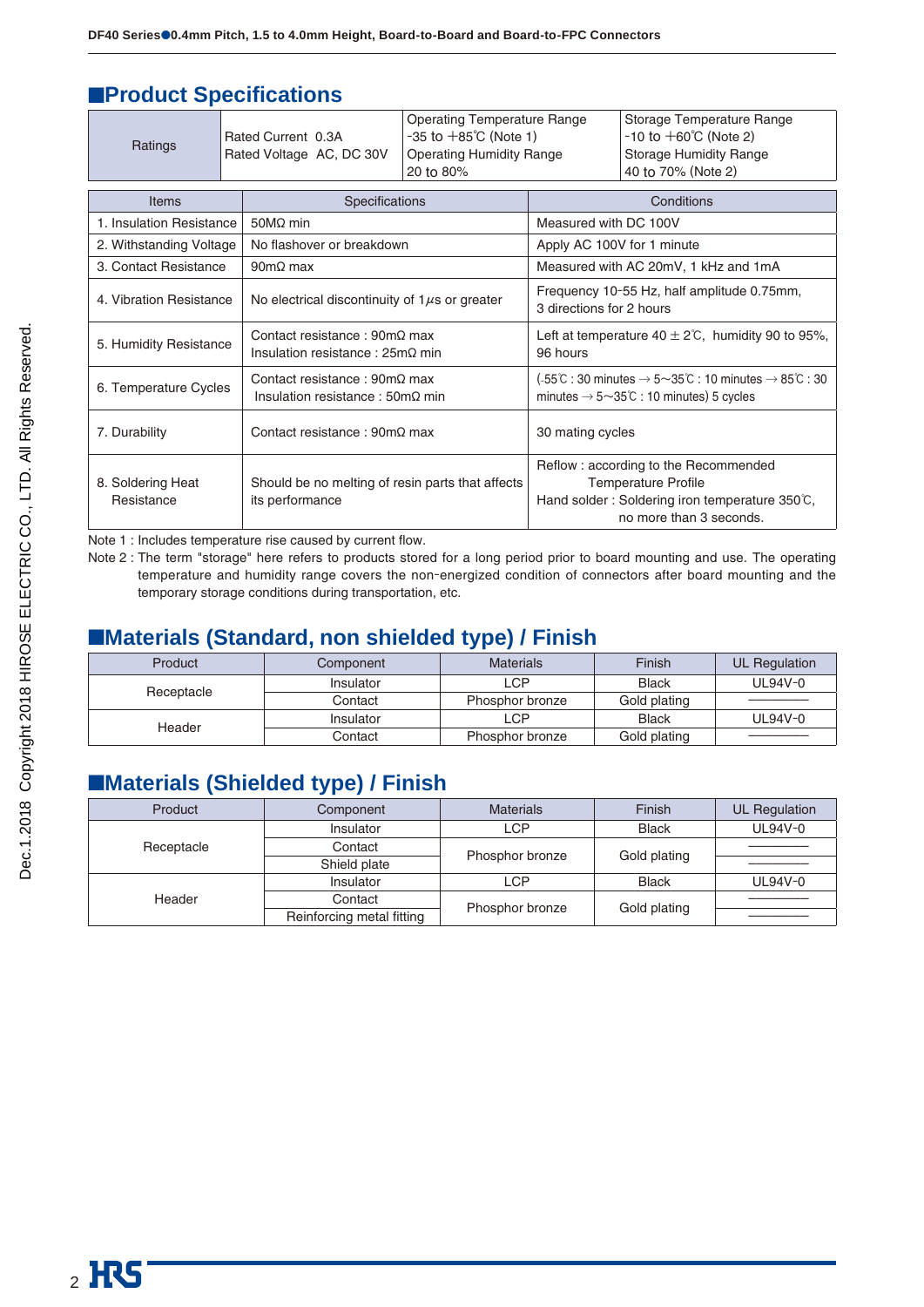### ■**Product Number Structure (Standard, non-shielded type)**

Refer to the chart below when determining the product specifications from the product number. Please select from the product numbers listed in this catalog when placing orders.



| Series Name: DF40                                                     | <b>3</b> No. of Contacts   | <b>6</b> Contact Pitch: 0.4mm                           |
|-----------------------------------------------------------------------|----------------------------|---------------------------------------------------------|
| 2 Style                                                               | <b>4</b> Connector Type    | <b>6</b> Mating direction V: Vertical SMT               |
| GB: With reinforcing metal fitting<br>(For use with shielded product) | DP : Double row pin header | <b>1</b> Packaging Type<br>(51) Embossed tape packaging |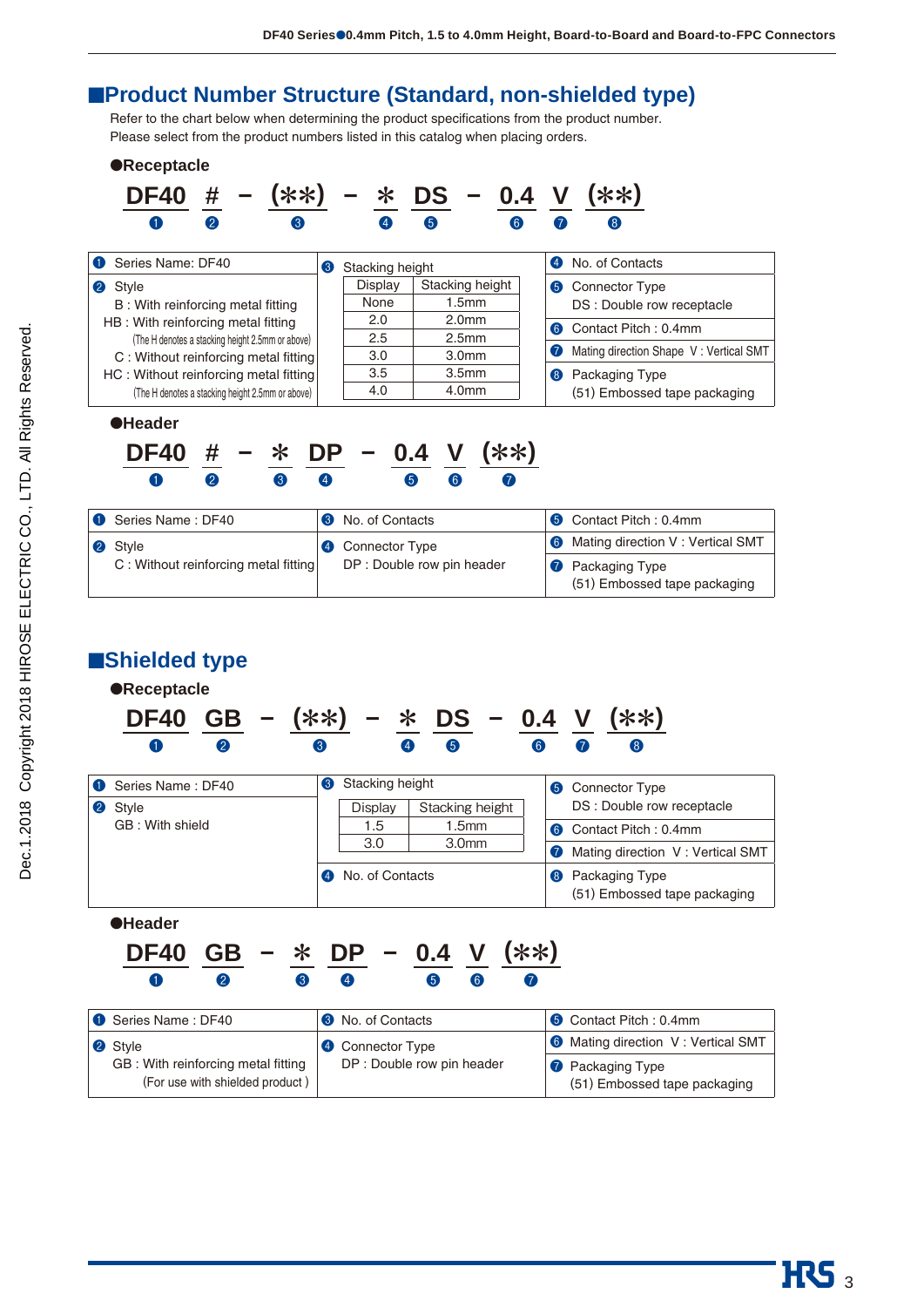### ■**Receptacle (Stacking height 1.5mm)**





### B**Recommended PCB layout**



### ■**Stacking height 1.5mm**

【Specification No.】 (51) : Embossed package 5,000 pcs/reel

|                      |               |                 |              |      |              | Unit : $mm$ |
|----------------------|---------------|-----------------|--------------|------|--------------|-------------|
| Part No.             | HRS No.       | No. of Contacts | $\mathsf{A}$ | B    | $\mathsf{C}$ | D           |
| DF40B-10DS-0.4V(51)  | 684-4038-8 51 | 10              | 4.6          | 1.6  |              |             |
| DF40B-12DS-0.4V(51)  | 684-4152-351  | 12              | 5.0          | 2.0  | 1.0          |             |
| DF40B-30DS-0.4V(51)  | 684-4090-8 51 | 30              | 8.6          | 5.6  | 1.5          |             |
| DF40B-50DS-0.4V(51)  | 684-4018-051  | 50              | 12.6         | 9.6  |              |             |
| DF40B-60DS-0.4V(51)  | 684-4049-4 51 | 60              | 14.6         | 11.6 | 3.2          |             |
| DF40B-80DS-0.4V(51)  | 684-4052-9 51 | 80              | 18.6         | 15.6 |              |             |
| DF40C-20DS-0.4V(51)  | 684-4005-9 51 | 20              | 6.6          | 3.6  | 1.0          |             |
| DF40C-24DS-0.4V(51)  | 684-4006-151  | 24              | 7.4          | 4.4  | 1.2          |             |
| DF40C-30DS-0.4V(51)  | 684-4007-4 51 | 30              | 8.6          | 5.6  | 1.5          | 1.45        |
| DF40C-34DS-0.4V(51)  | 684-4023-0 51 | 34              | 9.4          | 6.4  | 2.3          |             |
| DF40C-40DS-0.4V(51)  | 684-4008-7 51 | 40              | 10.6         | 7.6  |              |             |
| DF40C-50DS-0.4V(51)  | 684-4009-0 51 | 50              | 12.6         | 9.6  |              |             |
| DF40C-60DS-0.4V(51)  | 684-4004-651  | 60              | 14.6         | 11.6 |              |             |
| DF40C-70DS-0.4V(51)  | 684-4016-551  | 70              | 16.6         | 13.6 | 3.2          |             |
| DF40C-80DS-0.4V(51)  | 684-4002-0 51 | 80              | 18.6         | 15.6 |              |             |
| DF40C-90DS-0.4V(51)  | 684-4124-8 51 | 90              | 20.6         | 17.6 |              |             |
| DF40C-100DS-0.4V(51) | 684-4033-4 51 | 100             | 22.6         | 19.6 |              |             |

Note 1 : Please place orders by full reel.

Note 2 : The surface of the 60 to 100 pos. parts have a small, concave section that will not affect the vacuum pick up operation. Note 3 : XXX Resist coating area.

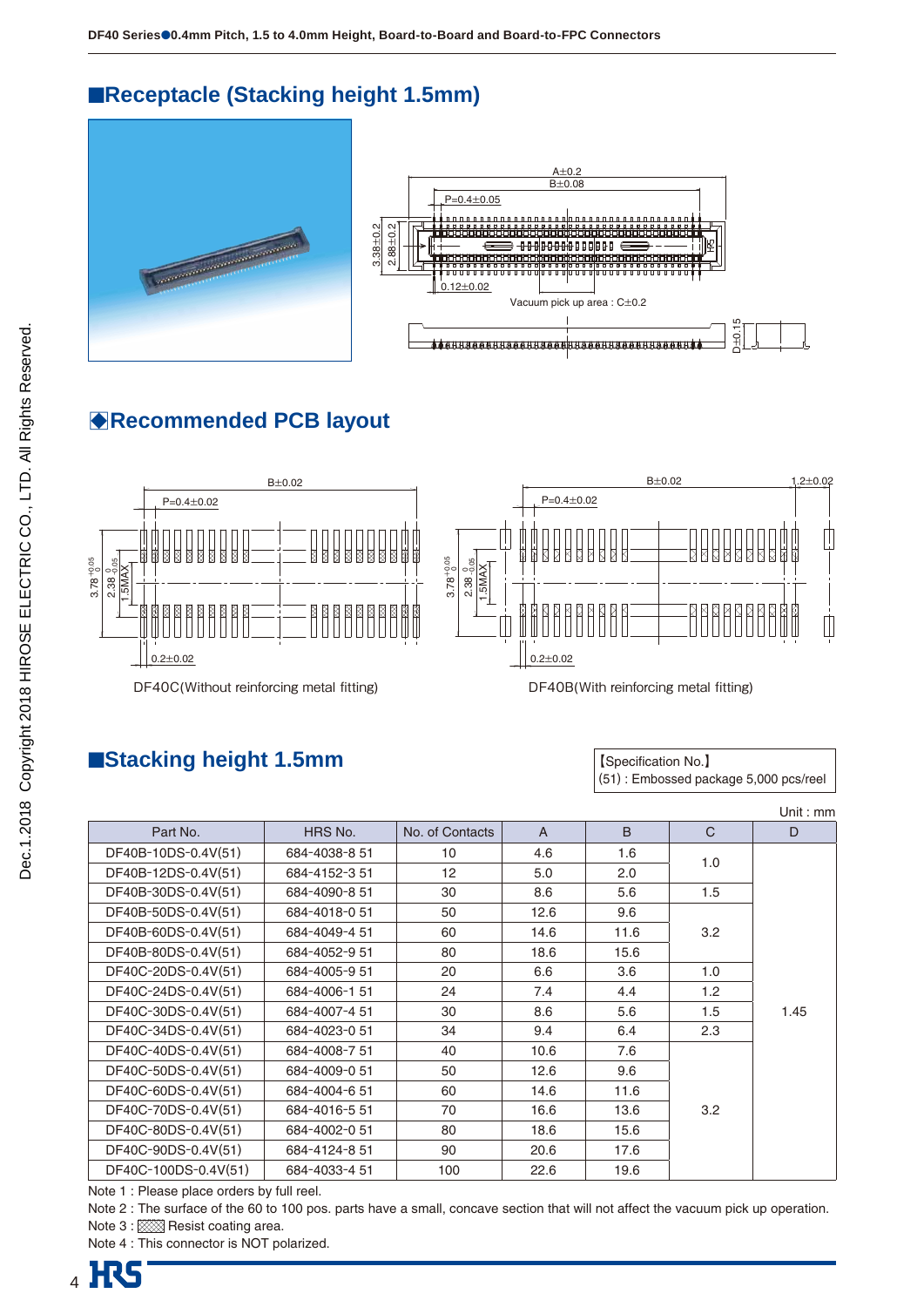### ■**Receptacle (Stacking height 2.0mm)**





### B**Recommended PCB layout**



### ■**Stacking height 2.0mm stacking height 2.0mm stacking in the stacking of the stacking in the stacking in the stacking of the stacking in the stacking in the stacking in the stacking in the stacking in the stacking in**

(51) : Embossed package 4,000 pcs/reel

|                                           |               |                 |                |      |              | Unit : mm |
|-------------------------------------------|---------------|-----------------|----------------|------|--------------|-----------|
| Part No.                                  | HRS No.       | No. of Contacts | $\overline{A}$ | B    | $\mathsf{C}$ | D         |
| DF40B(2.0)-12DS-0.4V(51)                  | 684-4150-8 51 | 12              | 5.0            | 2.0  | 1.0          |           |
| DF40B(2.0)-80DS-0.4V(51)                  | 684-4128-9 51 | 80              | 18.6           | 15.6 | 3.2          |           |
| DF40C(2.0)-20DS-0.4V(51)                  | 684-4040-0 51 | 20              | 6.6            | 3.6  | 1.0          |           |
| DF40C(2.0)-24DS-0.4V(51)                  | 684-4021-2 51 | 24              | 7.4            | 4.4  | 1.2          |           |
| DF40C(2.0)-30DS-0.4V(51)                  | 684-4058-5 51 | 30              | 8.6            | 5.6  | 1.5          | 1.95      |
| DF40C(2.0)-40DS-0.4V(51)                  | 684-4042-5 51 | 40              | 10.6           | 7.6  |              |           |
| DF40C(2.0)-50DS-0.4V(51)                  | 684-4091-051  | 50              | 12.6           | 9.6  |              |           |
| DF40C(2.0)-60DS-0.4V(51)                  | 684-4034-7 51 | 60              | 14.6           | 11.6 | 3.2          |           |
| DF40C(2.0)-70DS-0.4V(51)                  | 684-4147-351  | 70              | 16.6           | 13.6 |              |           |
| DF40C(2.0)-80DS-0.4V(51)                  | 684-4132-651  | 80              | 18.6           | 15.6 |              |           |
| Note 1: Please place orders by full reel. |               |                 |                |      |              |           |

Note 2 : The surface of the 60 to 100 pos. parts have a small, concave section that will not affect the vacuum pick up operation.

Note 3 : XXX Resist coating area.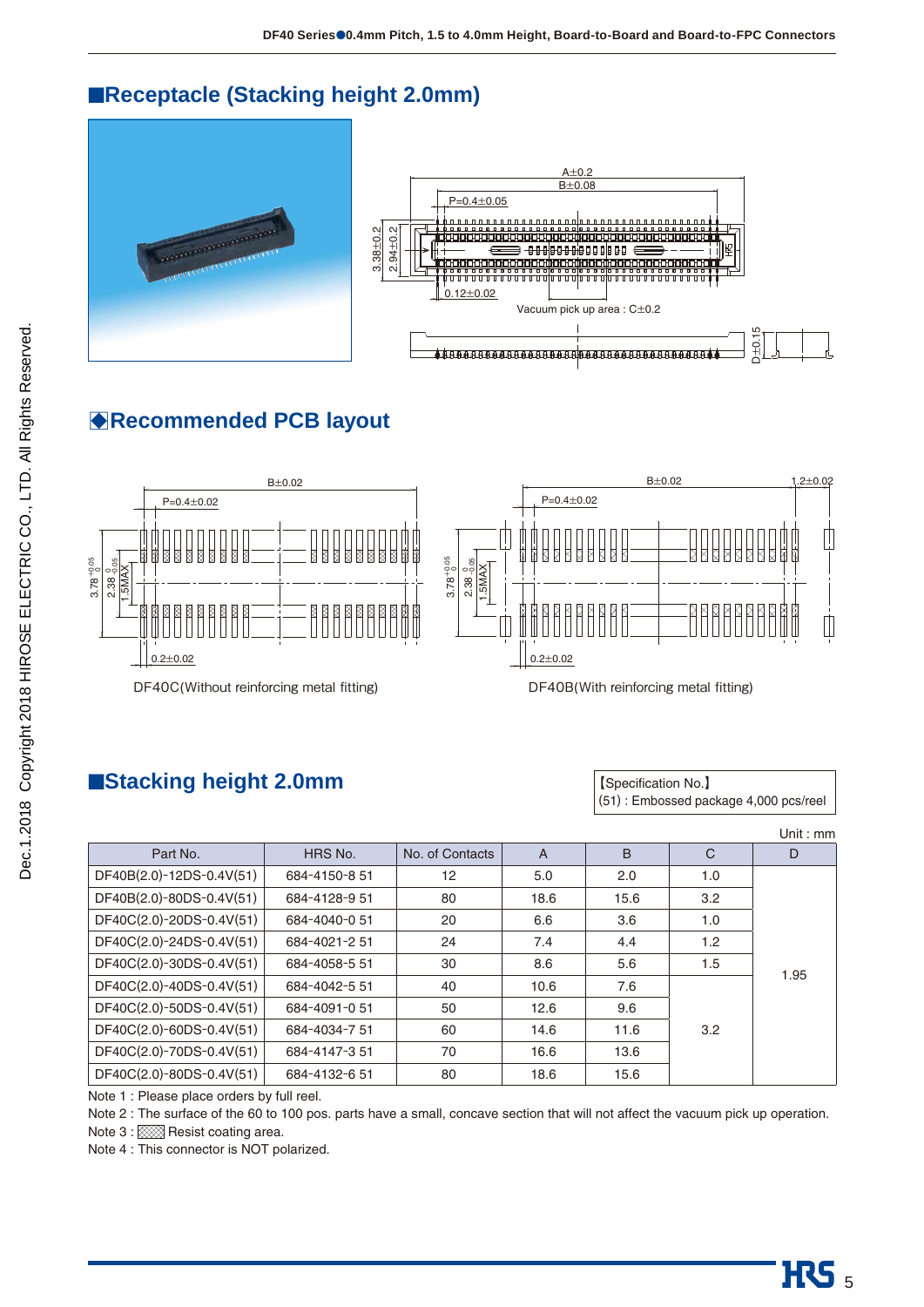### ■**Receptacle (Stacking height 2.5mm to 4.0mm)**





### B**Recommended PCB layout**



### ■**Stacking height 2.5mm Stacking height 2.5mm Stacking in the Stacking height 2.5mm**

(51) : Embossed package 3,000 pcs/reel

|                           |               |                 |      |      |     | Unit : mm |
|---------------------------|---------------|-----------------|------|------|-----|-----------|
| Part No.                  | HRS No.       | No. of Contacts | A    | B    | C   |           |
| DF40HB(2.5)-10DS-0.4V(51) | 684-4189-351  | 10              | 4.6  | 1.6  |     |           |
| DF40HC(2.5)-20DS-0.4V(51) | 684-4126-351  | 20              | 6.6  | 3.6  | 1.0 |           |
| DF40HC(2.5)-40DS-0.4V(51) | 684-4112-9 51 | 40              | 10.6 | 7.6  |     | 2.4       |
| DF40HC(2.5)-50DS-0.4V(51) | 684-4101-251  | 50              | 12.6 | 9.6  | 3.2 |           |
| DF40HC(2.5)-60DS-0.4V(51) | 684-4085-8 51 | 60              | 14.6 | 11.6 |     |           |

### ■**Stacking height 3.0mm b stacking height 3.0mm b a stacking is a stacking height 3.0mm**

(51) : Embossed package 3,000 pcs/reel

|                            |               |                 |                |      |              | Unit: $mm$ |
|----------------------------|---------------|-----------------|----------------|------|--------------|------------|
| Part No.                   | HRS No.       | No. of Contacts | $\overline{A}$ | B    | $\mathsf{C}$ | D          |
| DF40HC(3.0)-30DS-0.4V(51)  | 684-4098-0 51 | 30              | 8.6            | 5.6  | 1.5          |            |
| DF40HC(3.0)-40DS-0.4V(51)  | 684-4169-651  | 40              | 10.6           | 7.6  |              | 2.9        |
| DF40HC(3.0)-44DS-0.4V(51)  | 684-4076-7 51 | 44              | 11.4           | 8.4  |              |            |
| DF40HC(3.0)-50DS-0.4V(51)  | 684-4099-2 51 | 50              | 12.6           | 9.6  |              |            |
| DF40HC(3.0)-60DS-0.4V(51)  | 684-4100-0 51 | 60              | 14.6           | 11.6 | 3.2          |            |
| DF40HC(3.0)-70DS-0.4V(51)  | 684-4138-2 51 | 70              | 16.6           | 13.6 |              |            |
| DF40HC(3.0)-80DS-0.4V(51)  | 684-4180-9 51 | 80              | 18.6           | 15.6 |              |            |
| DF40HC(3.0)-90DS-0.4V(51)  | 684-4161-451  | 90              | 20.6           | 17.6 |              |            |
| DF40HC(3.0)-100DS-0.4V(51) | 684-4151-051  | 100             | 22.6           | 19.6 |              |            |

Note 1 : Please place orders by full reel.

Note 2 : The surface of the 60 to 100 pos. parts have a small, concave section that will not affect the vacuum pick up operation. Note 3 : XXX Resist coating area.

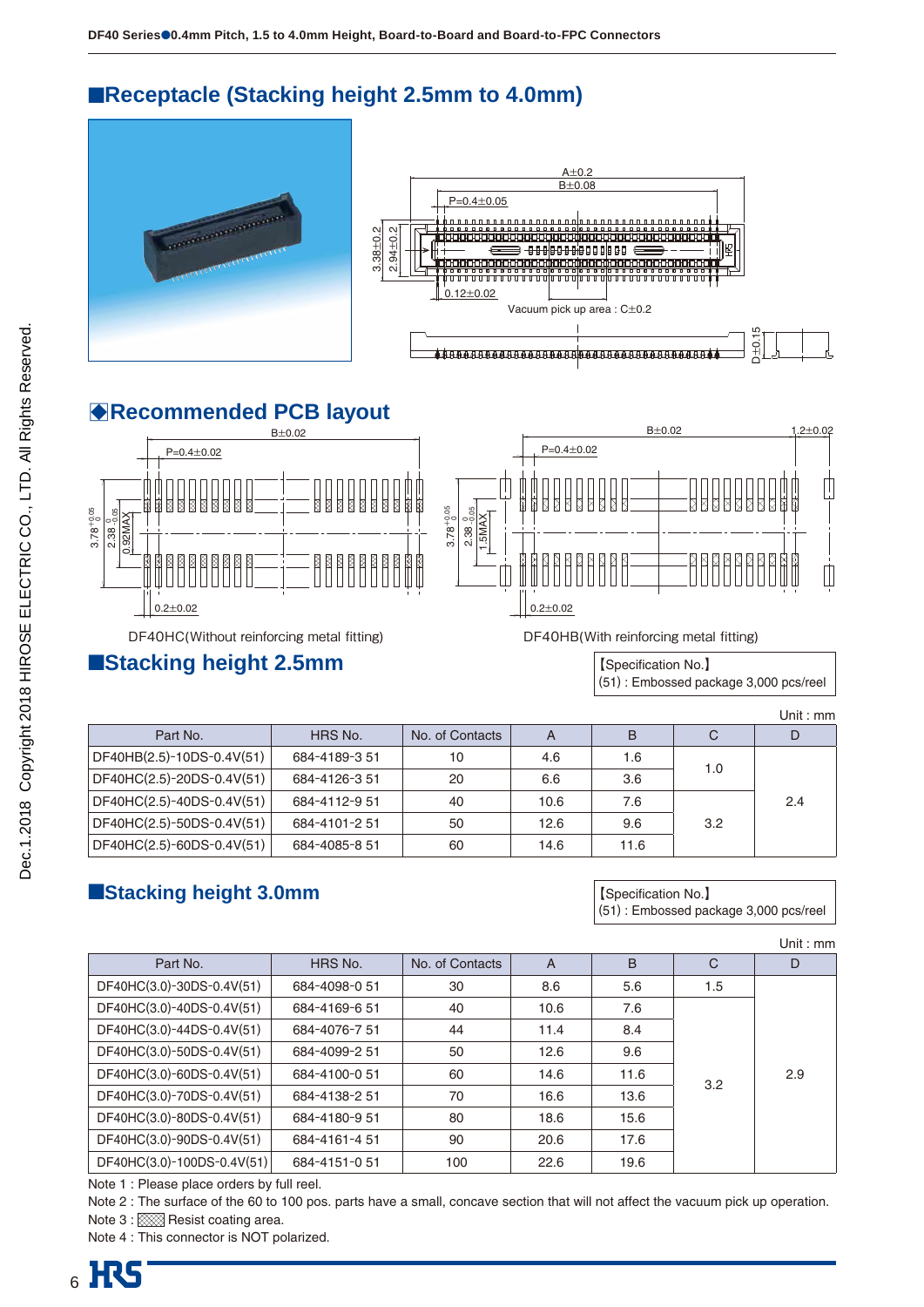### ■**Stacking height 3.5mm biggers and Stacking height 3.5mm**

(51) : Embossed package 2,000 pcs/reel

|  | mm |
|--|----|
|--|----|

| Part No.                  | HRS No.       | No. of Contacts | A    | B    | C   | D   |
|---------------------------|---------------|-----------------|------|------|-----|-----|
| DF40HC(3.5)-20DS-0.4V(51) | 684-4188-0 51 | 20              | 6.6  | 3.6  | 1.0 |     |
| DF40HC(3.5)-30DS-0.4V(51) | 684-4136-7 51 | 30              | 8.6  | 5.6  | 1.5 |     |
| DF40HC(3.5)-40DS-0.4V(51) | 684-4209-9 51 | 40              | 10.6 | 7.6  |     | 3.4 |
| DF40HC(3.5)-50DS-0.4V(51) | 684-4109-4 51 | 50              | 12.6 | 9.6  |     |     |
| DF40HC(3.5)-60DS-0.4V(51) | 684-4102-5 51 | 60              | 14.6 | 11.6 | 3.2 |     |
| DF40HC(3.5)-80DS-0.4V(51) | 684-4162-751  | 80              | 18.6 | 15.6 |     |     |

### ■Stacking height 4.0mm **is a stacking height 4.0mm is a stacking height 4.0mm**

(51) : Embossed package 2,000 pcs/reel

|                           |               |                 |      |      |     | Unit : mm |
|---------------------------|---------------|-----------------|------|------|-----|-----------|
| Part No.                  | HRS No.       | No. of Contacts | A    | B    | C   | D         |
| DF40HB(4.0)-50DS-0.4V(51) | 684-4104-051  | 50              | 12.6 |      |     |           |
| DF40HC(4.0)-50DS-0.4V(51) | 684-4215-151  | 50              | 12.6 | 9.6  |     |           |
| DF40HC(4.0)-60DS-0.4V(51) | 684-4133-9 51 | 60              | 14.6 | 11.6 | 3.2 | 3.9       |
| DF40HC(4.0)-80DS-0.4V(51) | 684-4140-4 51 | 80              | 18.6 | 15.6 |     |           |
| DF40HC(4.0)-90DS-0.4V(51) | 684-4165-5 51 | 90              | 20.6 | 17.6 |     |           |

Note 1 : Please place orders by full reel.

Note 2 : The surface of the 60 to 100 pos. parts have a small, concave section that will not affect the vacuum pick up operation.

Note 3 : 888 Resist coating area.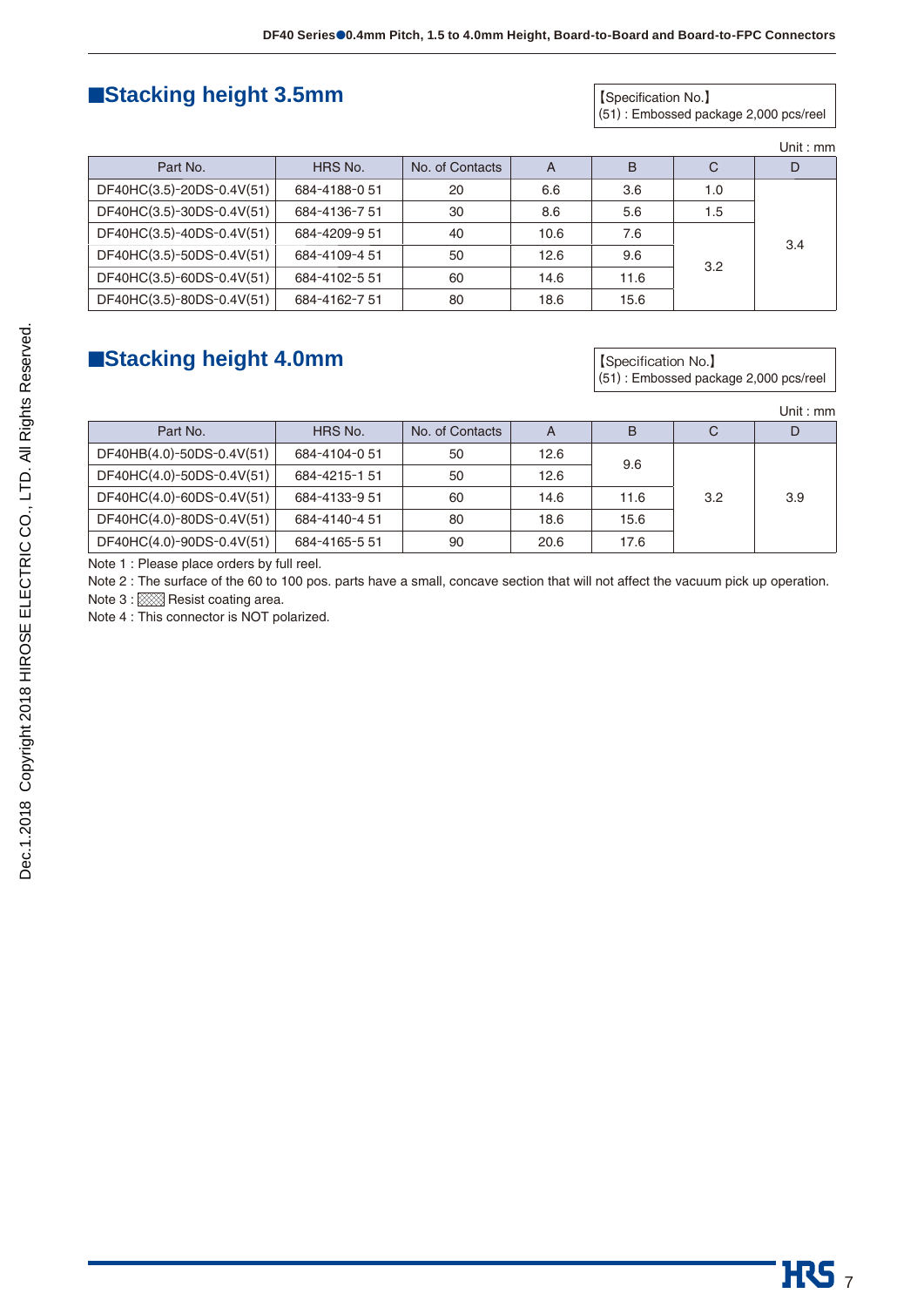### ■**Receptacle (Stacking height 1.5mm, with shield)**

**< 30 contact >**





 $\sqrt{AA}$   $AA$   $AA$   $AA$   $AA$   $AA$   $AA$   $AA$   $AA$ 





1.45  $±0.15$ 

רחר

1.45



ऻक़क़क़क़क़क़क़ॿ<mark>क़क़क़क़क़क़क़क़क़क़क़क़क़क़</mark>क़॑



### B**Recommended PCB layout**





### ■**Stacking height 1.5mm biggers and Stacking height 1.5mm**

(51) : Embossed package 5,000 pcs/reel

ा गा

|                           |               |                 |                | Unit : mm      |
|---------------------------|---------------|-----------------|----------------|----------------|
| Part No.                  | HRS No.       | No. of Contacts | Signal contact | Ground contact |
| DF40GB(1.5)-30DS-0.4V(51) | 684-4198-4 51 | 30              | 30             |                |
| DF40GB(1.5)-48DS-0.4V(51) | 684-4194-3 51 | 48              | 40             | 12             |

Note 1 : Please place orders by full reel.

Note 2 : XXX Resist coating area.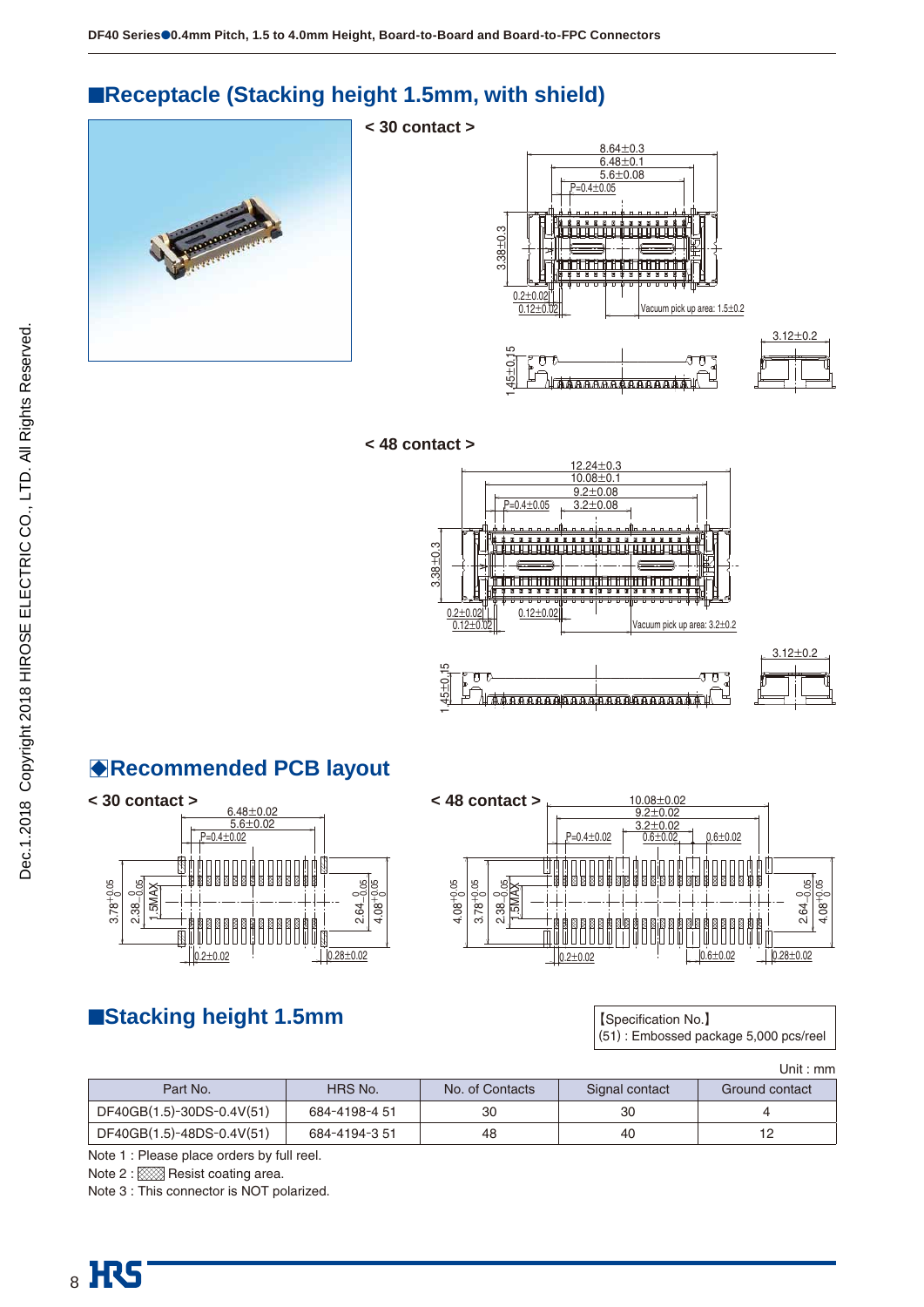

### ■**Receptacle (Stacking height 3.0mm, with shield)**

### B**Recommended PCB layout**



### ■**Stacking height 3.0mm stacking height 3.0mm**

(51) : Embossed package 3,000 pcs/reel

HC<sub>9</sub>

|                           |               |                 |                | Unit : $mm$    |
|---------------------------|---------------|-----------------|----------------|----------------|
| Part No.                  | HRS No.       | No. of Contacts | Signal contact | Ground contact |
| DF40GB(3.0)-48DS-0.4V(51) | 684-4197-151  | 48              | 40             | 12             |
| DF40GB(3.0)-70DS-0.4V(51) | 684-4196-9 51 | 70              | 54             | 20             |

Note 1 : Please place orders by full reel.

Note 2 : The surface of the 70 pos. part have a small, concave section that will not affect the vacuum pick up operation.

Note 3 : 888 Resist coating area.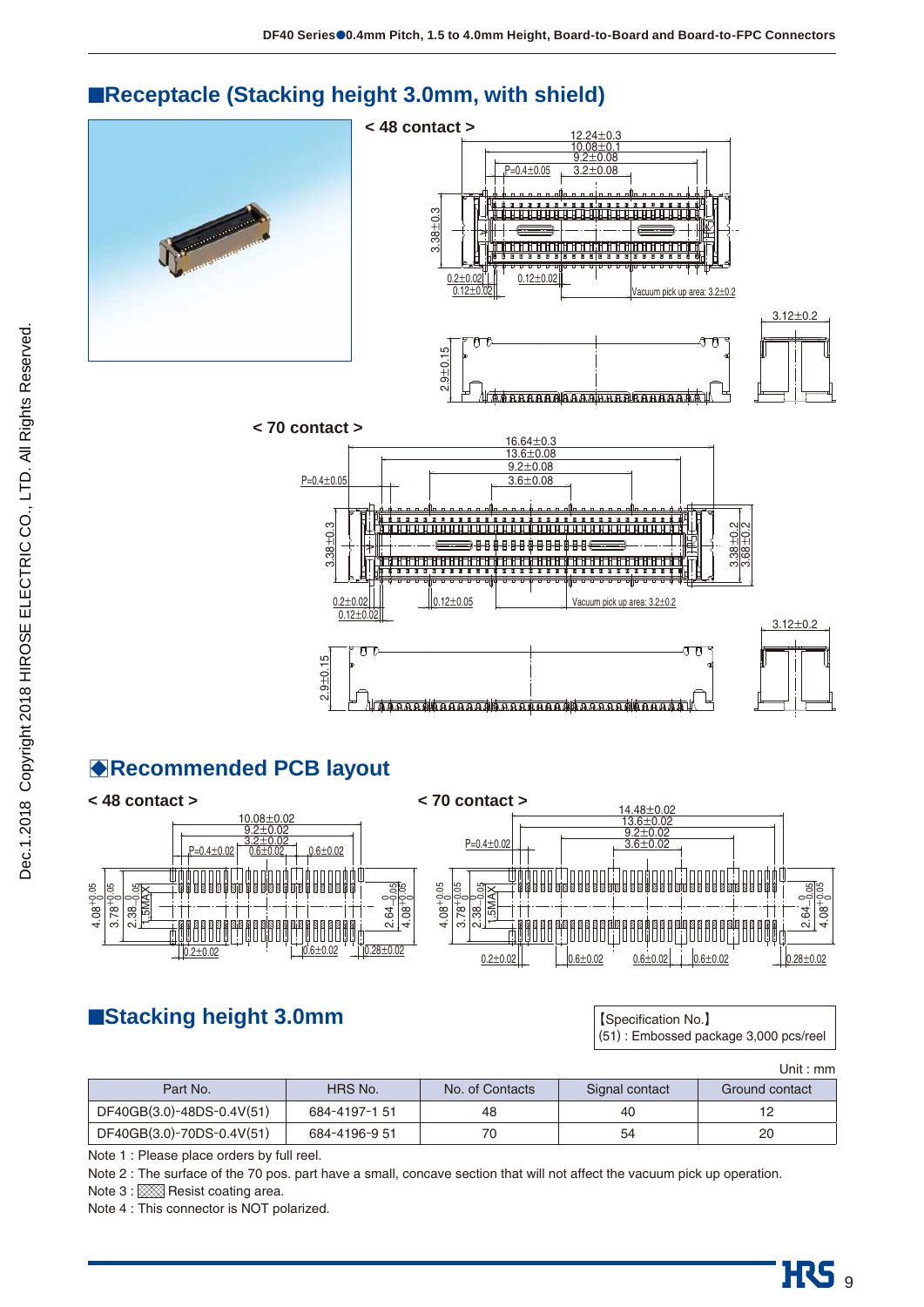### ■**Header**





Unit : mm

### B**Recommended PCB layout**



Part No. | HRS No. | No. of Contacts | A | B | C DF40C-10DP-0.4V(51) 684-4035-0 51 10 3.52 1.6 DF40C-12DP-0.4V(51) 684-4149-9 51 12 3.92 2.0 1.0 DF40C-20DP-0.4V(51) 684-4010-9 51 20 5.52 3.6 DF40C-24DP-0.4V(51) 684-4011-1 51 24 6.32 4.4 1.2 DF40C-30DP-0.4V(51) 684-4012-4 51 30 7.52 5.6 1.5 DF40C-34DP-0.4V(51) 684-4024-3 51 34 8.32 6.4 2.3 DF40C-40DP-0.4V(51) 684-4013-7 51 40 9.52 7.6 3.2 DF40C-44DP-0.4V(51) 684-4077-0 51 44 10.32 8.4 DF40C-50DP-0.4V(51) 684-4014-0 51 50 11.52 9.6 DF40C-60DP-0.4V(51) 684-4003-3 51 60 13.52 11.6 DF40C-70DP-0.4V(51) 684-4015-2 51 70 15.52 13.6 DF40C-80DP-0.4V(51) 684-4001-8 51 80 17.52 15.6 DF40C-90DP-0.4V(51) 684-4125-0 51 90 19.52 17.6 DF40C-100DP-0.4V(51) 684-4032-1 51 100 21.52 19.6

Note 1 : Please place orders by full reel.

Note 2 : There are no concave parts on the header side contact part to increase the mating strength for 60 pos. or above.

Note 3 : Use the contacts at the four corners as metal fittings. Do not use them as signal or power contacts.

Note 4 : The surface of the 90 pos and higher parts have a small, concave section that will not affect the vacuum pick up operation.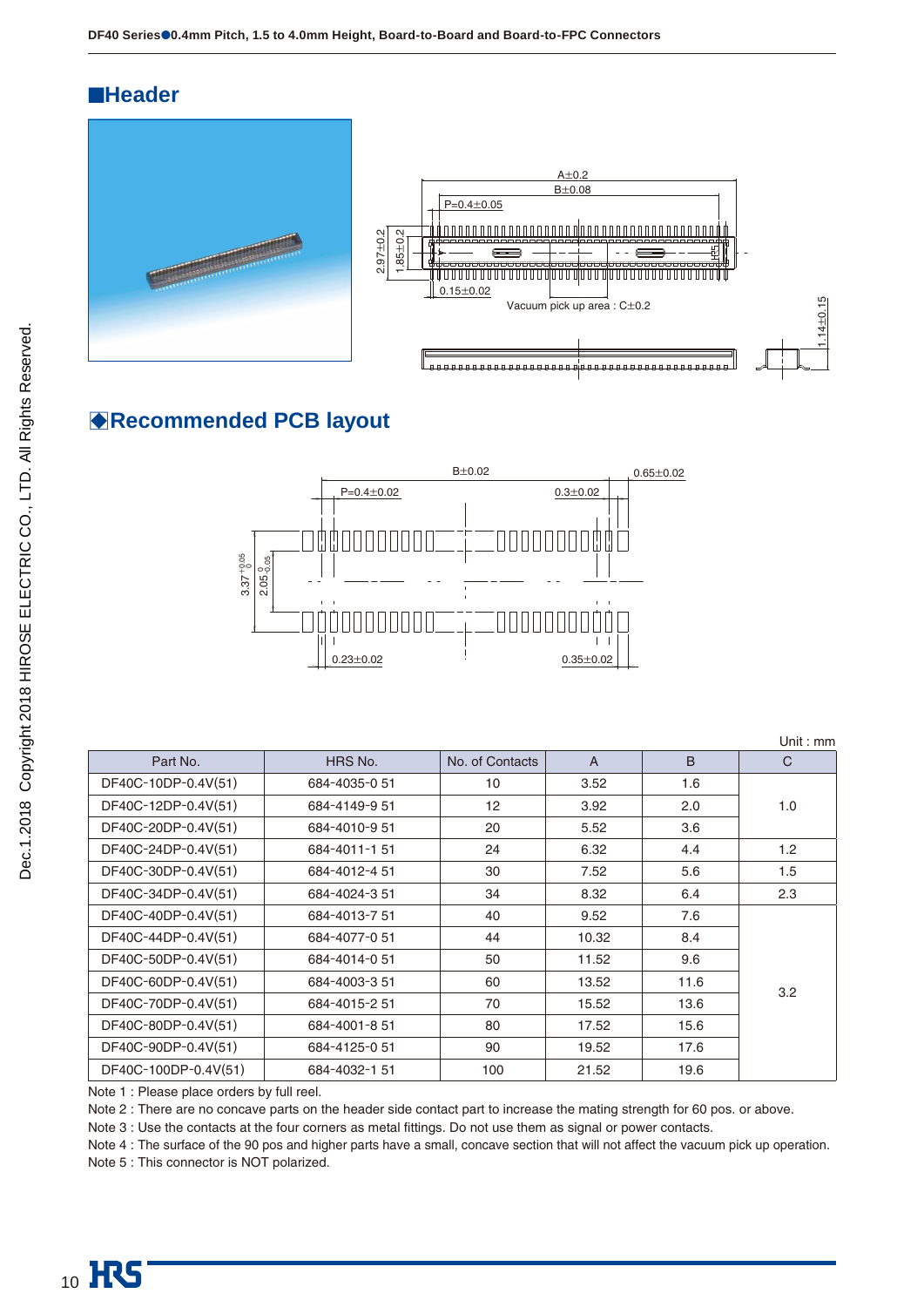### ■**Header (For use with shielded product)**





### B**Recommended PCB layout**



|                      |               |                 |       |       |      |       |       |       | Unit : mm |
|----------------------|---------------|-----------------|-------|-------|------|-------|-------|-------|-----------|
| Part No.             | HRS No.       | No. of Contacts | A     | B     | C    |       | E     |       | G         |
| DF40GB-30DP-0.4V(51) | 684-4200-4 51 | 30              | 7.16  | 6.67  | 5.6  | 8.74  | 7.32  | 6.12  | 1.5       |
| DF40GB-48DP-0.4V(51) | 684-4195-6 51 | 48              | 10.76 | 10.27 | 9.2  | 12.34 | 10.92 | 9.72  | 3.2       |
| DF40GB-70DP-0.4V(51) | 684-4199-7 51 | 70              | 15.16 | 14.67 | 13.6 | 16.74 | 15.32 | 14.12 | 3.2       |

Note 1 : Please place orders by full reel.

Note 2 : There are no concave parts of header side contact part to increase the mating strength for 60 pos. or above.

Note 3 : XXX Resist coating area.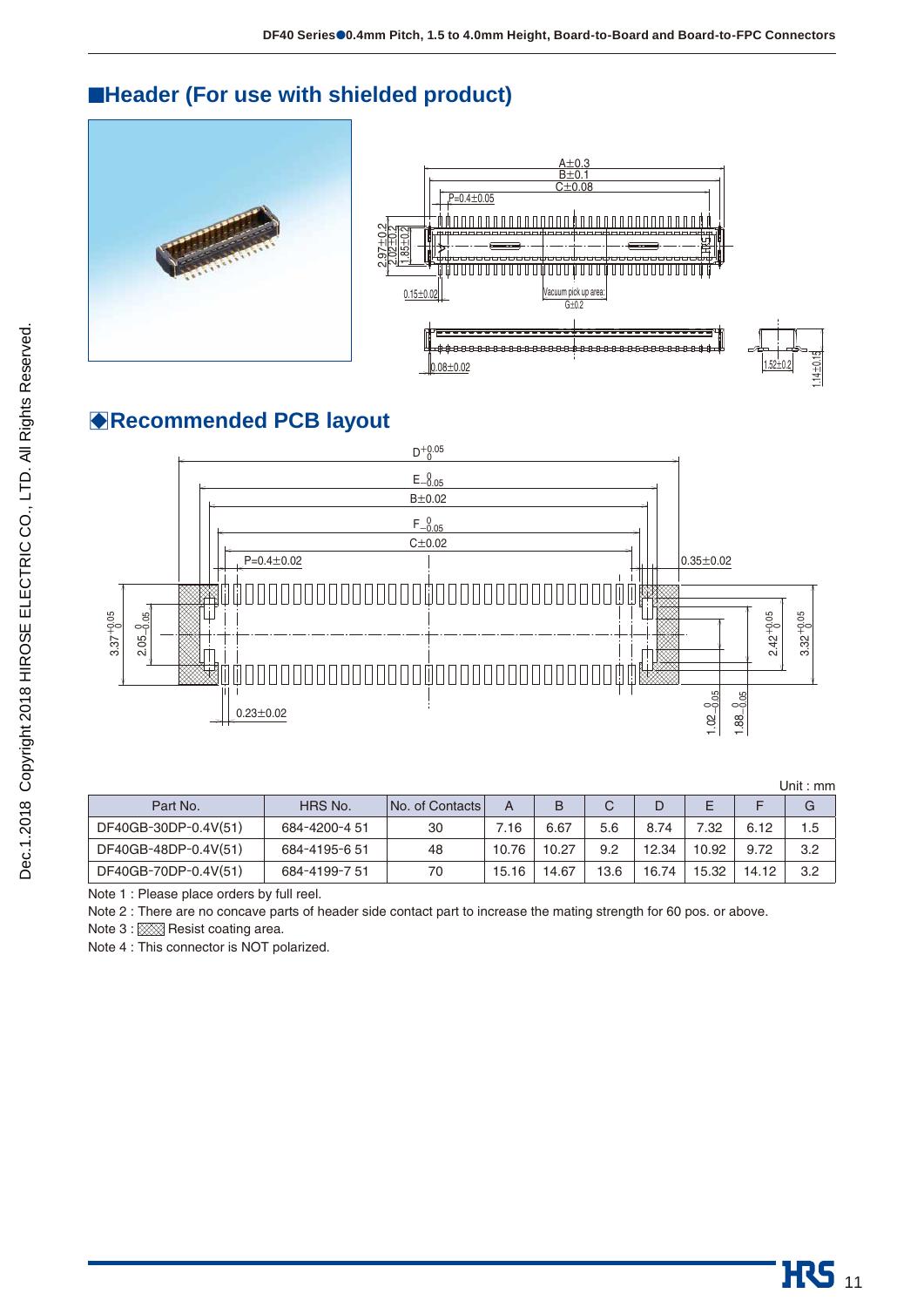### **BEmbossed Carrier Tape Dimensions (JIS C 0806 compliant)**

●**Receptacle (Stacking height 1.5mm)** ●**Reel Condition Dimensions** 





### ■**Stacking height 1.5mm**

|                           |                |      |              |      | Unit : $mm$ |  |
|---------------------------|----------------|------|--------------|------|-------------|--|
| Part No.                  | $\overline{A}$ | B    | $\mathsf{C}$ | D    | E           |  |
| DF40#-10DS-0.4V(51)       |                |      |              |      |             |  |
| DF40#-12DS-0.4V(51)       | 16             |      | 7.5          | 21.5 | 17.5        |  |
| DF40#-20DS-0.4V(51)       |                |      |              |      |             |  |
| DF40#-24DS-0.4V(51)       |                |      |              |      |             |  |
| DF40#-30DS-0.4V(51)       |                |      |              |      |             |  |
| DF40#-34DS-0.4V(51)       |                |      | 11.5         | 29.5 |             |  |
| DF40#-40DS-0.4V(51)       | 24             |      |              |      | 25.5        |  |
| DF40#-50DS-0.4V(51)       |                |      |              |      |             |  |
| DF40#-60DS-0.4V(51)       |                |      |              |      |             |  |
| DF40#-70DS-0.4V(51)       | 32             |      |              |      |             |  |
| DF40#-80DS-0.4V(51)       |                | 28.4 | 14.2         | 37.5 | 33.5        |  |
| DF40#-90DS-0.4V(51)       | 44             | 40.4 |              |      |             |  |
| DF40#-100DS-0.4V(51)      |                |      | 20.2         | 49.5 | 45.5        |  |
| DF40GB(1.5)-30DS-0.4V(51) | 24             |      | 11.5         | 29.5 | 25.5        |  |
| DF40GB(1.5)-48DS-0.4V(51) |                |      |              |      |             |  |

Note 1 : For 10 to 60 contact position parts, the carrier tape only has one row of holes. The carrier for parts with 70 contacts and above has two rows of holes.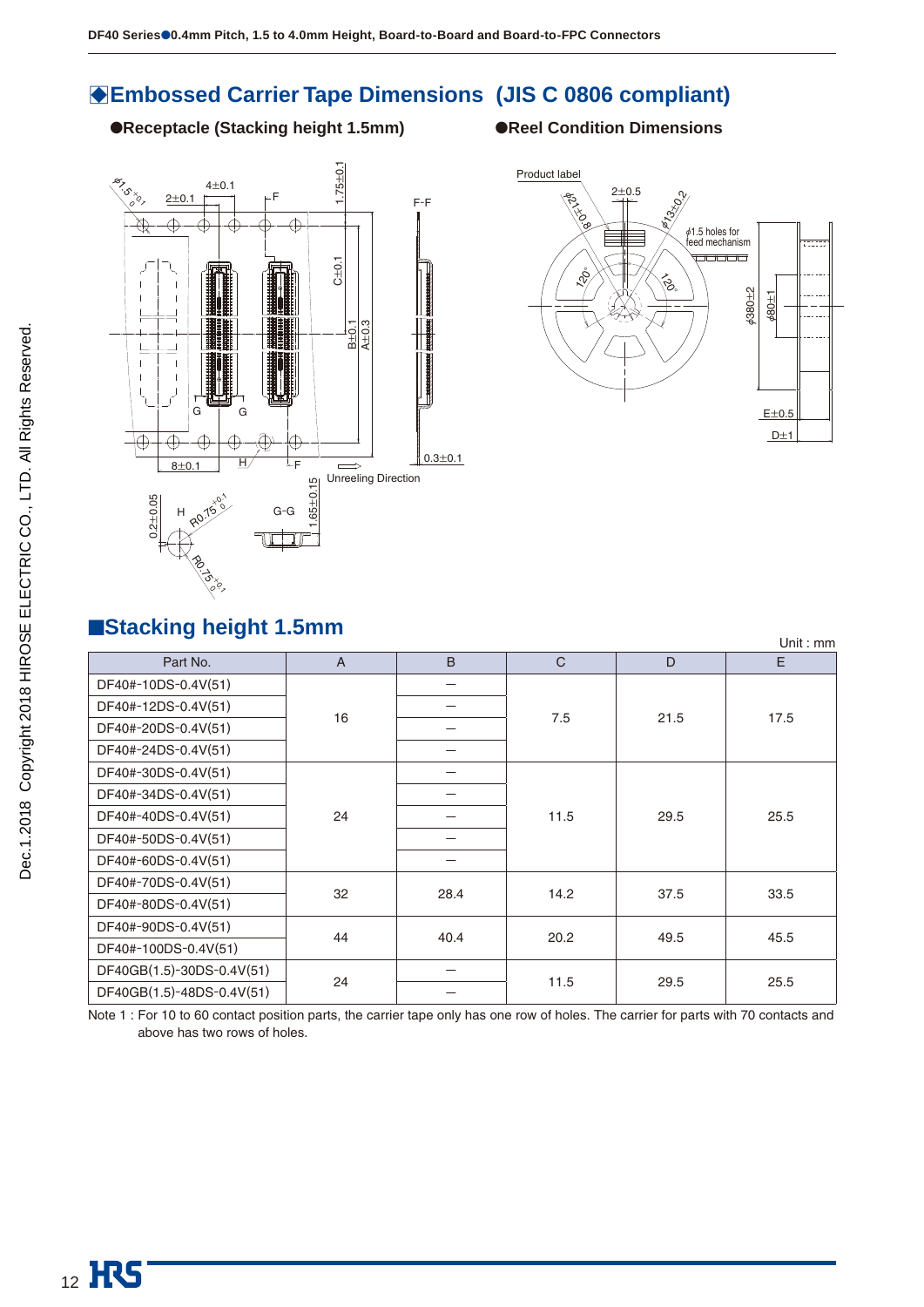### **BEmbossed Carrier Tape Dimensions (JIS C 0806 compliant)**

●**Receptacle (Stacking height 2.0mm to 2.5mm)** ●**Reel Dimensions**





### ■**Stacking height 2.0mm**

| <b>ESTACKING NEIGHT Z.UMM</b> |    |      |      |      |      | Unit : $mm$ |
|-------------------------------|----|------|------|------|------|-------------|
| Part No.                      | A  | B    | C    | D    | Е    | F           |
| DF40#(2.0)-12DS-0.4V(51)      |    |      |      |      |      |             |
| DF40#(2.0)-20DS-0.4V(51)      | 16 |      | 7.5  | 21.5 | 17.5 |             |
| DF40#(2.0)-24DS-0.4V(51)      |    |      |      |      |      |             |
| DF40#(2.0)-30DS-0.4V(51)      |    |      |      |      |      |             |
| DF40#(2.0)-40DS-0.4V(51)      | 24 |      | 11.5 | 29.5 | 25.5 | 2.2         |
| DF40#(2.0)-50DS-0.4V(51)      |    |      |      |      |      |             |
| DF40#(2.0)-60DS-0.4V(51)      |    |      |      |      |      |             |
| DF40#(2.0)-70DS-0.4V(51)      | 32 | 28.4 | 14.2 | 37.5 | 33.5 |             |
| DF40#(2.0)-80DS-0.4V(51)      |    |      |      |      |      |             |

### ■Stacking height 2.5mm

| Part No.                  |    | В | ◡    |      |      |      |
|---------------------------|----|---|------|------|------|------|
| DF40H#(2.5)-10DS-0.4V(51) | 16 |   | 7.5  | 21.5 | 17.5 |      |
| DF40H#(2.5)-20DS-0.4V(51) |    |   |      |      |      |      |
| DF40H#(2.5)-40DS-0.4V(51) |    |   |      |      |      | 2.72 |
| DF40H#(2.5)-50DS-0.4V(51) | 24 |   | 11.5 | 29.5 | 25.5 |      |
| DF40H#(2.5)-60DS-0.4V(51) |    |   |      |      |      |      |

Note 1 : For 10 to 60 contact position parts, the carrier tape only has one row of holes. The carrier for parts with 70 contacts and above has two rows of holes.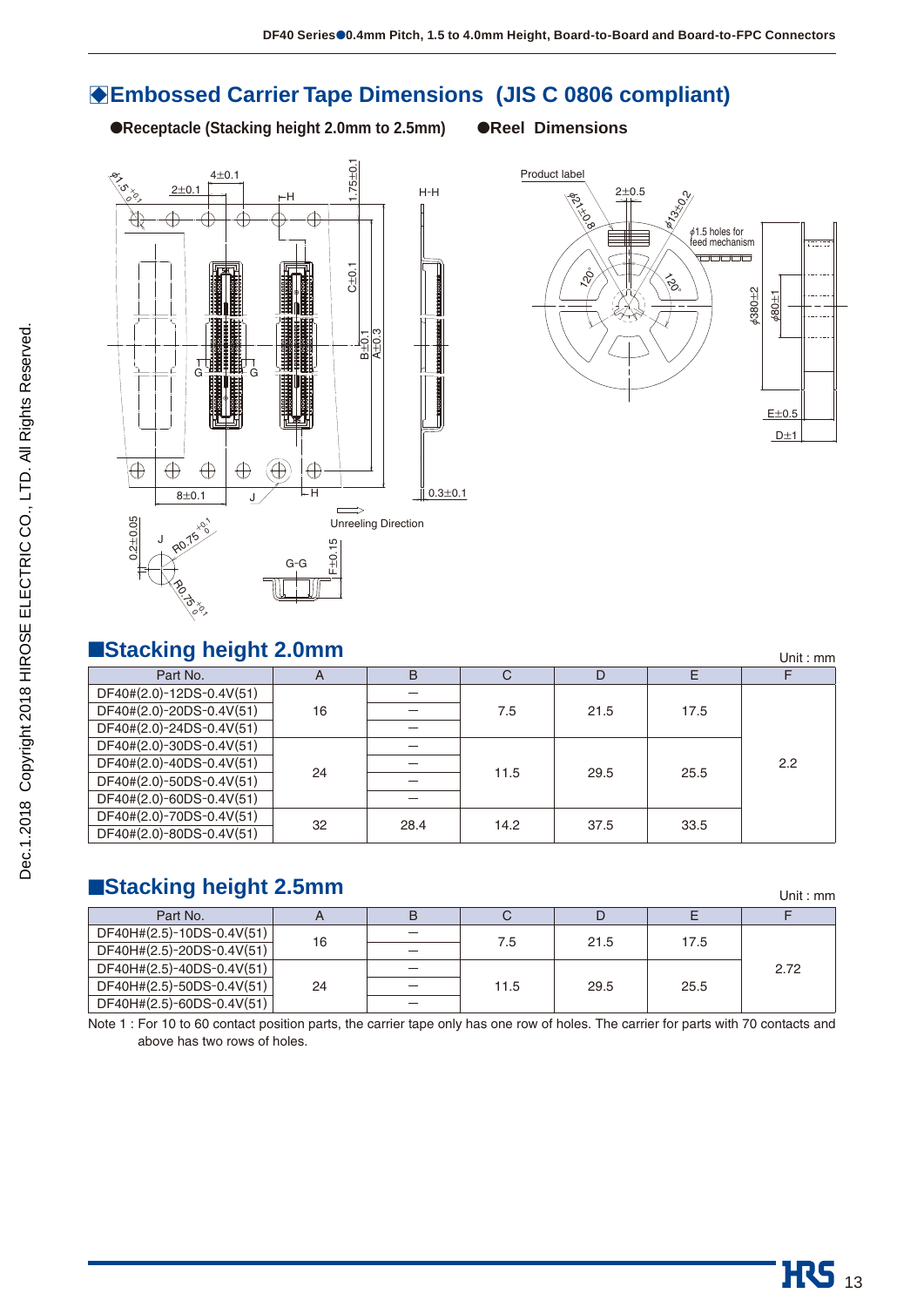### $\bullet$  **Embossed Carrier Tape Dimensions (JIS C 0806 compliant)**

●**Receptacle (Stacking height 3.0mm to 4.0mm)** ●**Reel Condition Dimensions**





■**Stacking height 3.0mm** Unit : mm Part No. A B CDEF DF40H#(3.0)-30DS-0.4V(51) 24 - 11.5 29.5 25.5 3.15 DF40H#(3.0)-40DS-0.4V(51) DF40H#(3.0)-44DS-0.4V(51) DF40H#(3.0)-50DS-0.4V(51) DF40H#(3.0)-60DS-0.4V(51)  $\begin{array}{|l|c|c|c|c|c|c|}\n\hline\n\text{DFAOH}\n\#(3.0)-\text{70DS-0.4V(51)} & & 32 & 28.4 & 14.2 & 37.5 & 33.5\n\hline\n\end{array}$  $\begin{array}{|c|c|c|c|c|c|c|c|}\n\hline\nDE40H\#(3.0)-90DS-0.4V(51) & & & & 44 & 40.4 & 20.2 & 49.5 & 45.5\n\hline\nDE40H\#(3.0)-100DS-0.4V(51) & & & & 40.4 & 20.2 & 49.5 & 45.5\n\hline\n\end{array}$ 0 DF40GB(3.0)-48DS-0.4V(51) 24 - 11.5 29.5 25.5<br>0 DF40GB(3.0)-70DS-0.4V(51) 32 28.4 14.2 37.5 33.5 DF40GB(3.0)-70DS-0.4V(51) 32 28.4 14.2 37.5

### ■**Stacking height 3.5mm**

|                           |    |   |      |      |      | Unit: $mm$ |
|---------------------------|----|---|------|------|------|------------|
| Part No.                  |    | B |      |      |      |            |
| DF40H#(3.5)-20DS-0.4V(51) | 16 |   | 7.5  | 21.5 | 17.5 |            |
| DF40H#(3.5)-30DS-0.4V(51) |    | - |      | 29.5 | 25.5 | 3.72       |
| DF40H#(3.0)-40DS-0.4V(51) | 24 |   |      |      |      |            |
| DF40H#(3.5)-50DS-0.4V(51) |    |   | 11.5 |      |      |            |
| DF40H#(3.5)-60DS-0.4V(51) |    |   |      |      |      |            |

### ■**Stacking height 4.0mm**

|                           |    |                          |      |      |      | Unit : mm |
|---------------------------|----|--------------------------|------|------|------|-----------|
| Part No.                  |    | B                        |      |      |      |           |
| DF40H#(4.0)-50DS-0.4V(51) | 24 | $\overline{\phantom{0}}$ | 11.5 | 29.5 | 25.5 |           |
| DF40H#(4.0)-60DS-0.4V(51) |    | –                        |      |      |      | 4.15      |
| DF40H#(4.0)-80DS-0.4V(51) | 32 | 28.4                     | 14.2 | 37.5 | 33.5 |           |
| DF40H#(4.0)-90DS-0.4V(51) | 44 | 40.4                     | 20.2 | 49.5 | 45.5 |           |

Note 1 : For 10 to 60 contact position parts, the carrier tape only has one row of holes. The carrier for parts with 70 contacts and above has two rows of holes.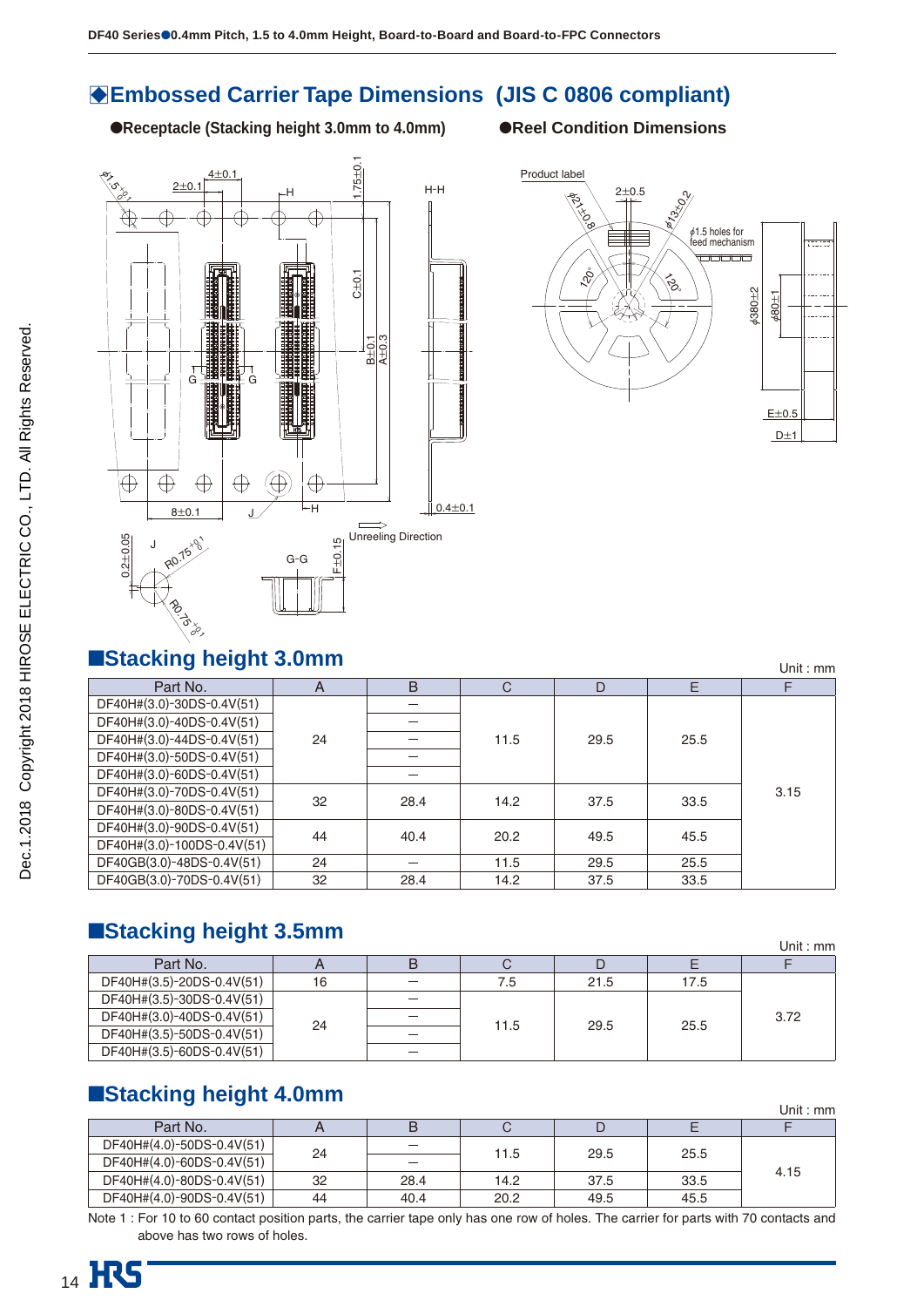

#### ●**Header** ●**Reel Dimensions**



| Part No.             | $\overline{A}$ | B    | C    | D    | E    |
|----------------------|----------------|------|------|------|------|
| DF40C-10DP-0.4V(51)  | 12             | —    | 5.5  | 17.5 | 13.5 |
| DF40C-12DP-0.4V(51)  |                |      |      |      |      |
| DF40C-20DP-0.4V(51)  |                | -    |      |      |      |
| DF40C-24DP-0.4V(51)  | 16             |      | 7.5  | 21.5 | 17.5 |
| DF40C-30DP-0.4V(51)  |                |      |      |      |      |
| DF40C-34DP-0.4V(51)  |                |      |      |      |      |
| DF40C-40DP-0.4V(51)  |                |      |      | 29.5 |      |
| DF40C-44DP-0.4V(51)  | 24             |      | 11.5 |      | 25.5 |
| DF40C-50DP-0.4V(51)  |                |      |      |      |      |
| DF40C-60DP-0.4V(51)  |                |      |      |      |      |
| DF40C-70DP-0.4V(51)  | 32             | 28.4 | 14.2 | 37.5 | 33.5 |
| DF40C-80DP-0.4V(51)  |                |      |      |      |      |
| DF40C-90DP-0.4V(51)  | 44             | 40.4 | 20.2 | 49.5 | 45.5 |
| DF40C-100DP-0.4V(51) |                |      |      |      |      |
| DF40GB-30DP-0.4V(51) | 16             | -    | 7.5  | 21.5 | 17.5 |
| DF40GB-48DP-0.4V(51) | 24             |      | 11.5 |      | 25.5 |
| DF40GB-70DP-0.4V(51) |                |      |      | 29.5 |      |

Note 1 : For 10 to 60 contact position parts, the carrier tape only has one row of holes. The carrier for parts with 70 contacts and above has two rows of holes.

Unit : mm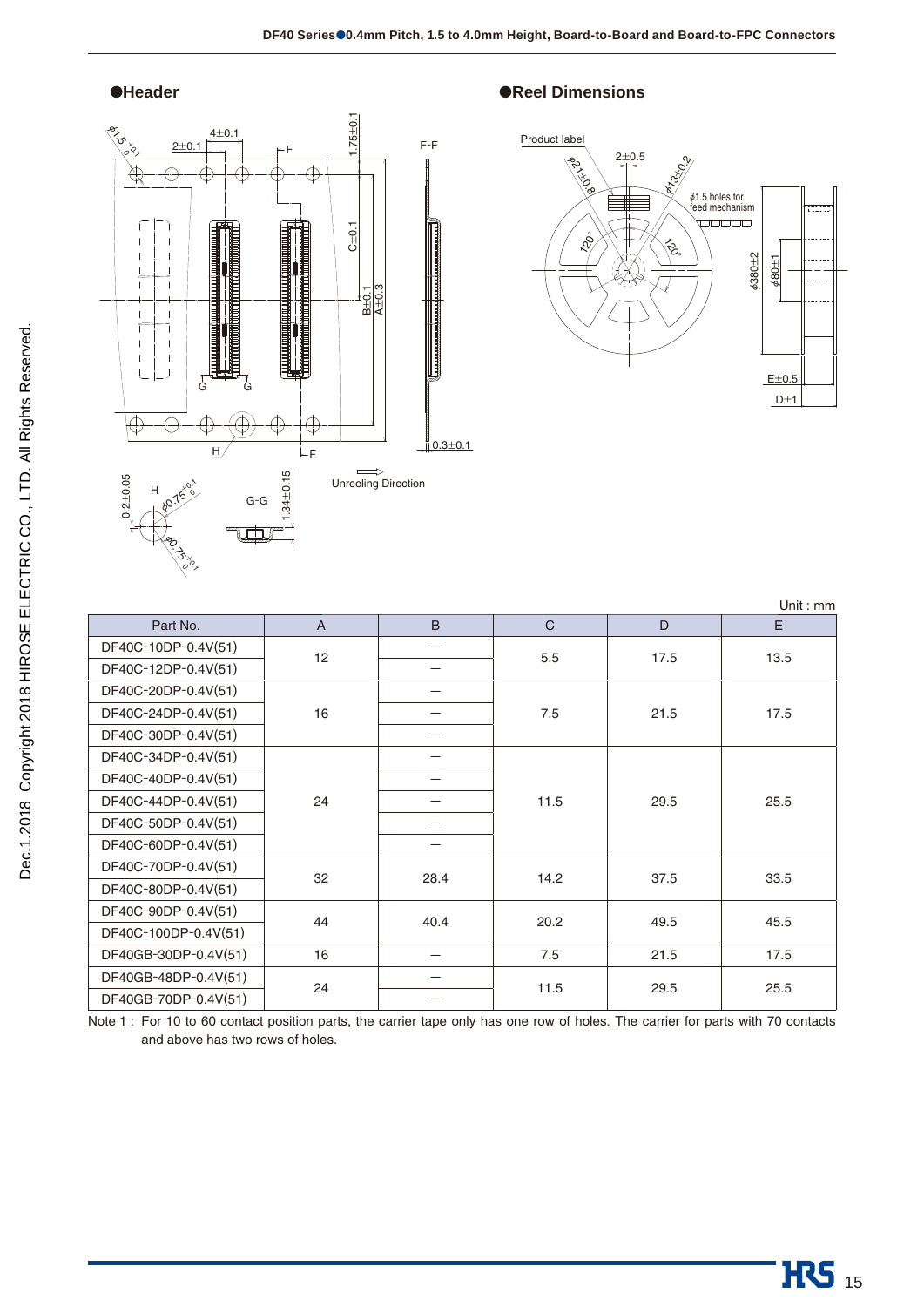## $\bigcirc$  **Operating Precautions**

| 1. Recommended Solder Profile                                          | Temperature (°C)                                                                                                                                                                                                                                                                                                                                                                                                                                                                                                                                                                                                                                                                      |  |  |  |  |
|------------------------------------------------------------------------|---------------------------------------------------------------------------------------------------------------------------------------------------------------------------------------------------------------------------------------------------------------------------------------------------------------------------------------------------------------------------------------------------------------------------------------------------------------------------------------------------------------------------------------------------------------------------------------------------------------------------------------------------------------------------------------|--|--|--|--|
|                                                                        | 250℃<br>250 <sub>1</sub>                                                                                                                                                                                                                                                                                                                                                                                                                                                                                                                                                                                                                                                              |  |  |  |  |
|                                                                        | 220℃ ·                                                                                                                                                                                                                                                                                                                                                                                                                                                                                                                                                                                                                                                                                |  |  |  |  |
|                                                                        | 60 seconds<br>200<br>or below                                                                                                                                                                                                                                                                                                                                                                                                                                                                                                                                                                                                                                                         |  |  |  |  |
|                                                                        | 180°C                                                                                                                                                                                                                                                                                                                                                                                                                                                                                                                                                                                                                                                                                 |  |  |  |  |
|                                                                        | 150℃<br>$150+$                                                                                                                                                                                                                                                                                                                                                                                                                                                                                                                                                                                                                                                                        |  |  |  |  |
|                                                                        |                                                                                                                                                                                                                                                                                                                                                                                                                                                                                                                                                                                                                                                                                       |  |  |  |  |
|                                                                        | 90 to 120 seconds<br>100                                                                                                                                                                                                                                                                                                                                                                                                                                                                                                                                                                                                                                                              |  |  |  |  |
|                                                                        |                                                                                                                                                                                                                                                                                                                                                                                                                                                                                                                                                                                                                                                                                       |  |  |  |  |
|                                                                        |                                                                                                                                                                                                                                                                                                                                                                                                                                                                                                                                                                                                                                                                                       |  |  |  |  |
|                                                                        | 50<br>Normal                                                                                                                                                                                                                                                                                                                                                                                                                                                                                                                                                                                                                                                                          |  |  |  |  |
|                                                                        | temperature                                                                                                                                                                                                                                                                                                                                                                                                                                                                                                                                                                                                                                                                           |  |  |  |  |
|                                                                        | 0<br>50<br>100<br>150<br>200<br>250<br>300                                                                                                                                                                                                                                                                                                                                                                                                                                                                                                                                                                                                                                            |  |  |  |  |
|                                                                        | Heating time (sec.)                                                                                                                                                                                                                                                                                                                                                                                                                                                                                                                                                                                                                                                                   |  |  |  |  |
|                                                                        | [Conditions]                                                                                                                                                                                                                                                                                                                                                                                                                                                                                                                                                                                                                                                                          |  |  |  |  |
|                                                                        | 1. Peak temperature<br>Maximum of 250°C<br>2. Heating part<br>Minimum of 220℃ within 60 seconds                                                                                                                                                                                                                                                                                                                                                                                                                                                                                                                                                                                       |  |  |  |  |
|                                                                        | 3. Preheating part<br>150 to 180°C 90 to 120 seconds                                                                                                                                                                                                                                                                                                                                                                                                                                                                                                                                                                                                                                  |  |  |  |  |
|                                                                        | 4. Number of times<br>Maximum of 2 cycles                                                                                                                                                                                                                                                                                                                                                                                                                                                                                                                                                                                                                                             |  |  |  |  |
|                                                                        | Note 1 : The temperature shows PCB surface temperature near the connector lead part.                                                                                                                                                                                                                                                                                                                                                                                                                                                                                                                                                                                                  |  |  |  |  |
| 2. Recommended hand solder<br>conditions                               | Soldering iron temperature 340 $\pm$ 10°C, solder time no more than 3 seconds                                                                                                                                                                                                                                                                                                                                                                                                                                                                                                                                                                                                         |  |  |  |  |
| 3. Recommended screen thickness:<br>Opening ratio (pattern area ratio) | Thickness: 0.12mm<br>Opening ratio : DS side 80% DP side 80%                                                                                                                                                                                                                                                                                                                                                                                                                                                                                                                                                                                                                          |  |  |  |  |
| 4. Leaning of PCB                                                      | Max 0.02mm at the center of connector (using both edges of connector as criteria)                                                                                                                                                                                                                                                                                                                                                                                                                                                                                                                                                                                                     |  |  |  |  |
| 5. Washing                                                             | Cleaning/washing is not recommended for this connector. Cleaning agents can<br>deteriorate the mechanical operation and the environmental resistance of this<br>connector.                                                                                                                                                                                                                                                                                                                                                                                                                                                                                                            |  |  |  |  |
| 6. Precautions                                                         | ■ Do not mate or unmate these connectors until they are mounted, failure to follow<br>this precaution can lead to deformation or damage to these connectors.<br>Provide another form of support to the PCB, this connector was not designed to<br>be the main form of support.<br>Mating and unmating with excessive force can cause damage.<br>Do not apply excessive amounts of flux as it may cause excess solder and flux<br>wicking.<br>■ There may be a slight variance in the color of the molding between production<br>lots, this variance will not affect the performance of the connector.<br>Refer to the next page for the handling precautions when mating and unmating |  |  |  |  |
|                                                                        | the connectors.<br>If the connector becomes disconnected due to impact, a fall or a counterforce to<br>the FPC, it may be necessary to hold the connector in place with an addition to<br>the device's case or other cushioning material to hold the connector in place.                                                                                                                                                                                                                                                                                                                                                                                                              |  |  |  |  |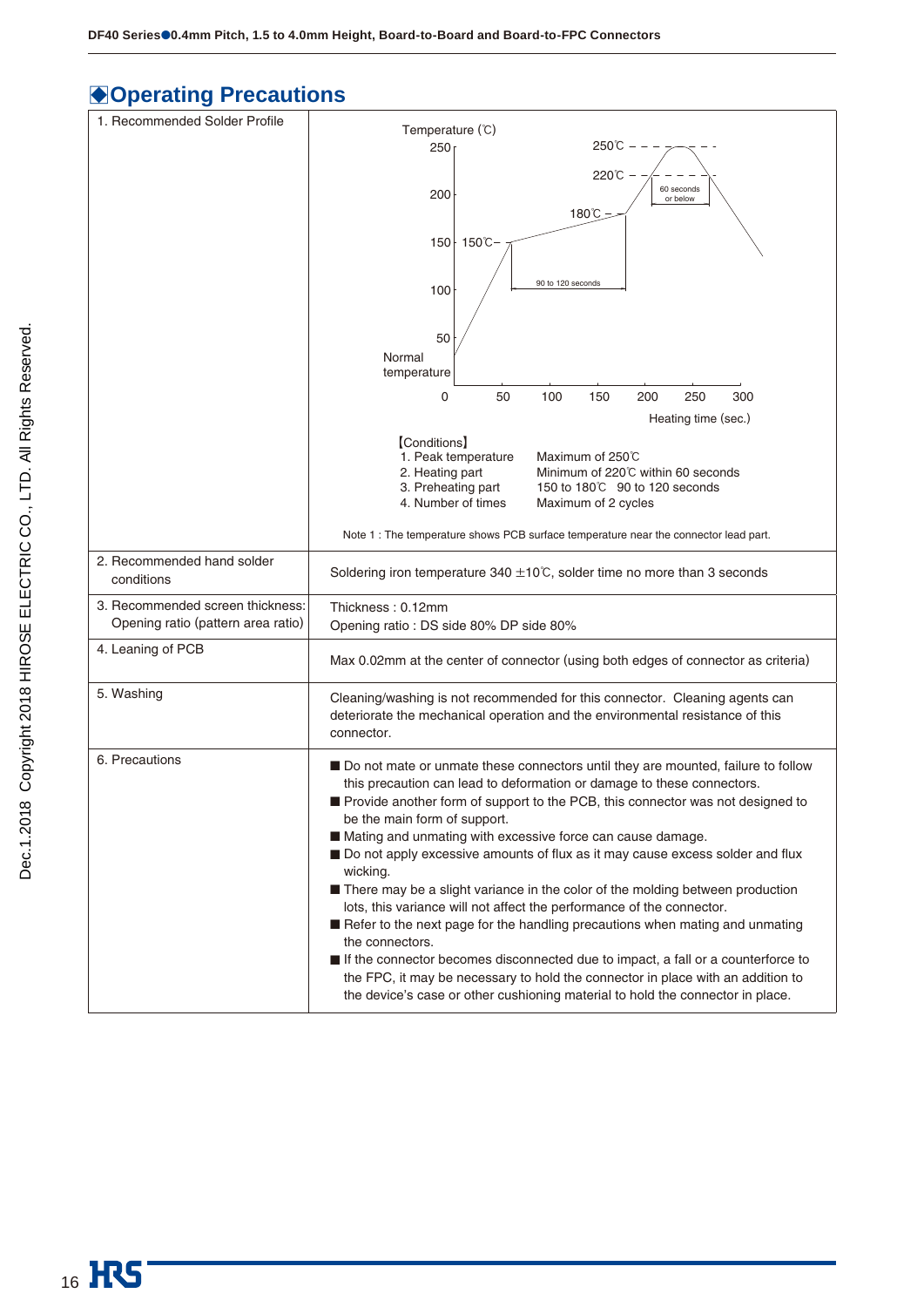### **Precautions when connector mating**

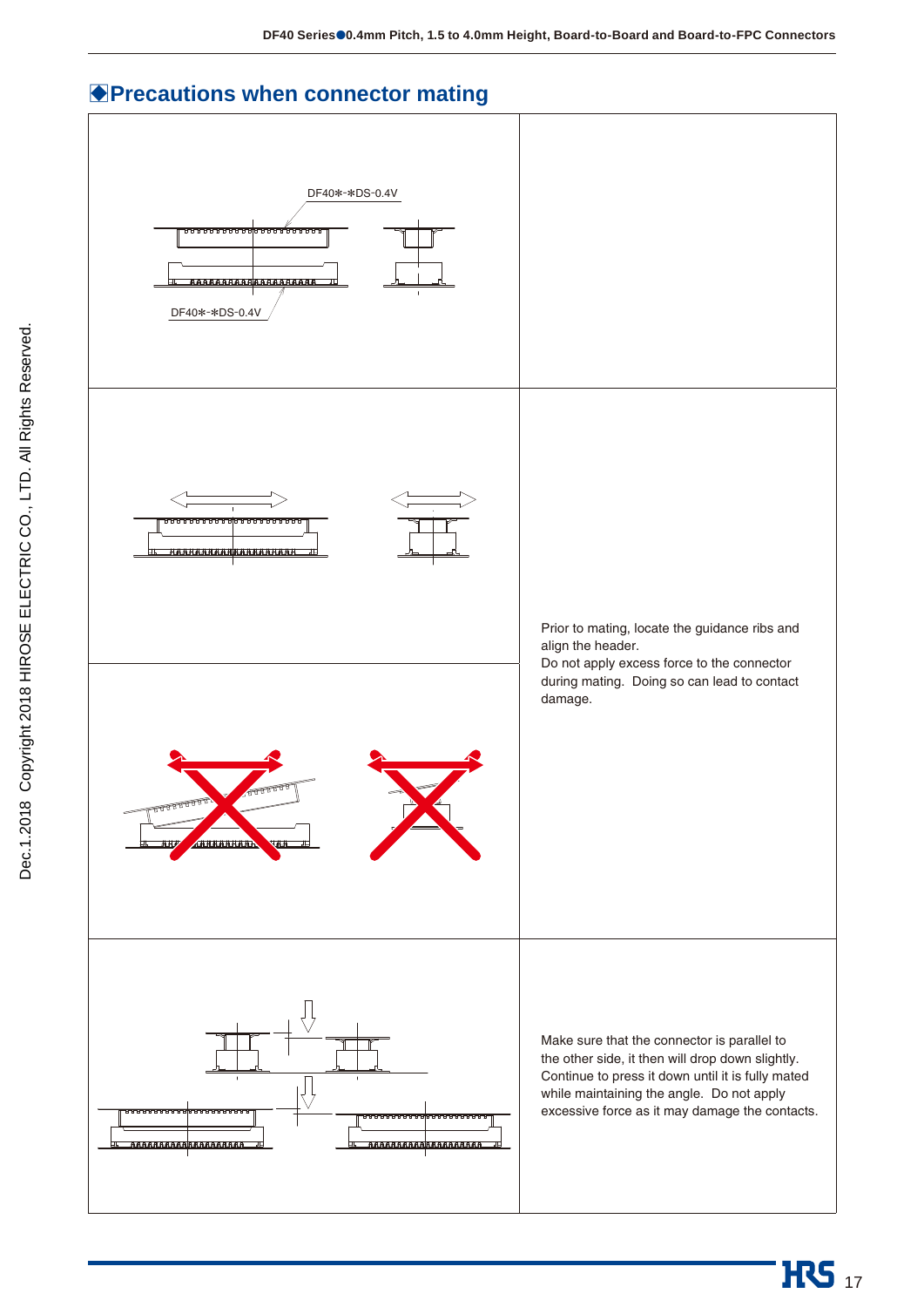### **Precautions when unmating a connector**

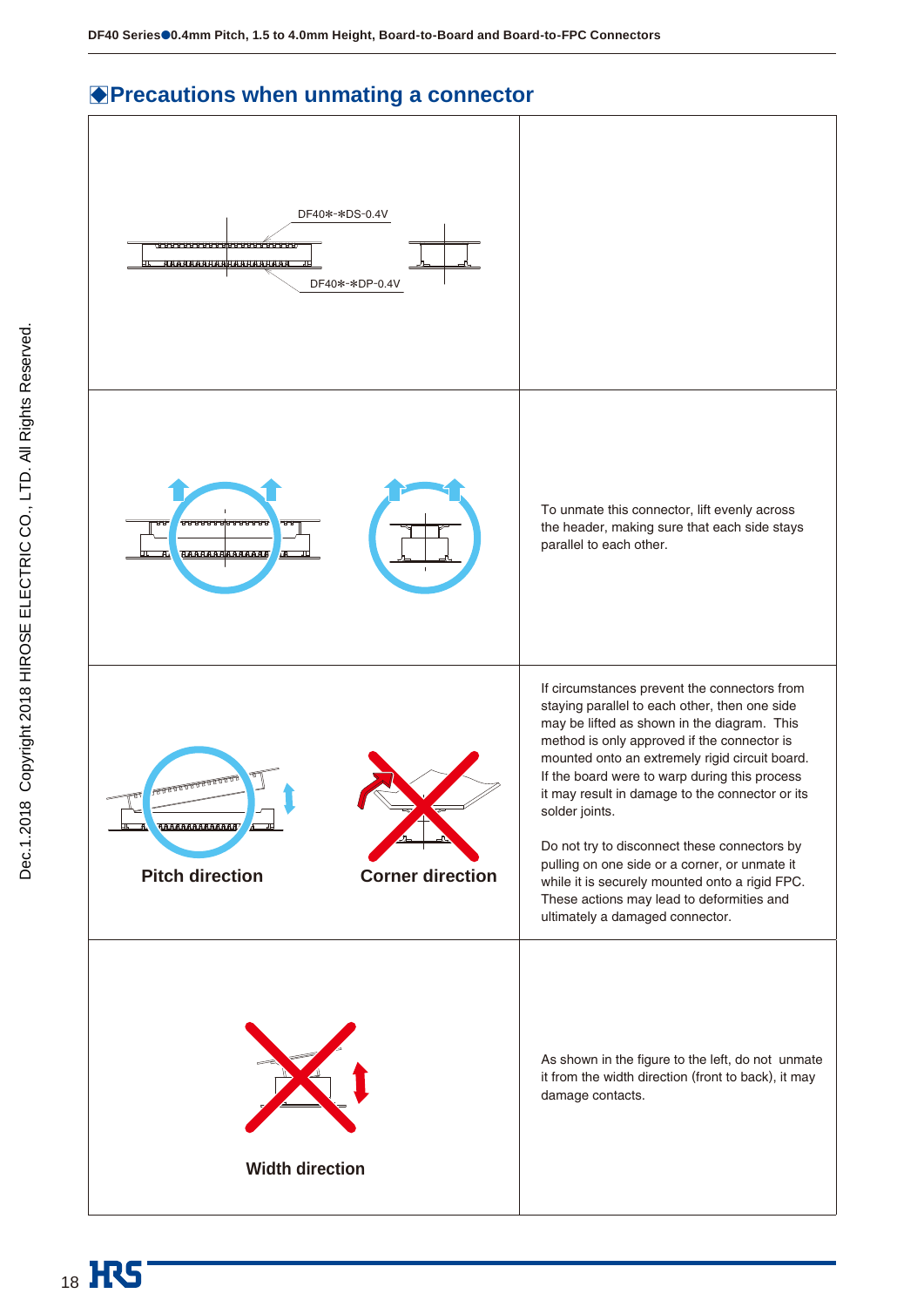

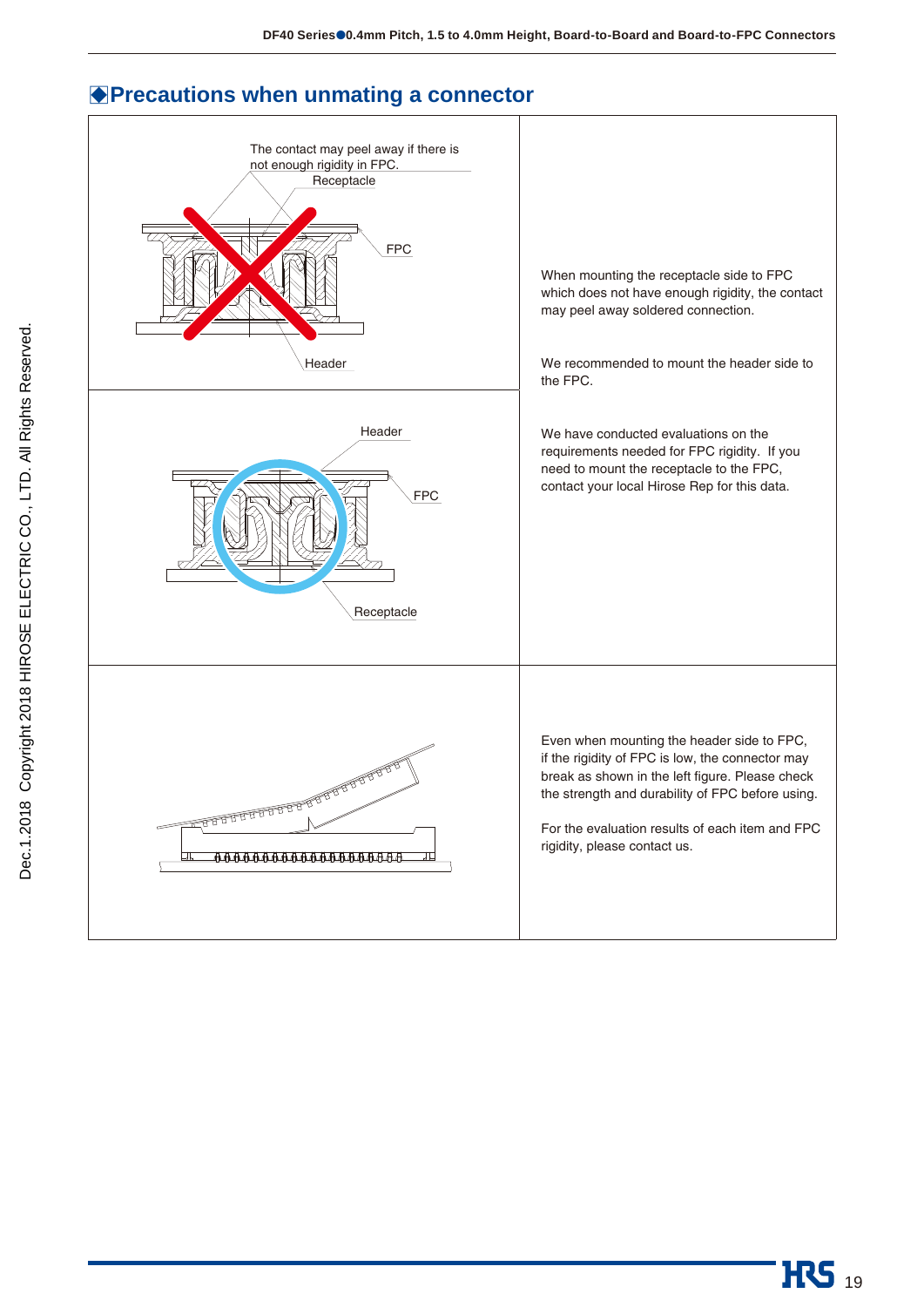#### **USA:**

**HIROSE ELECTRIC (U.S.A.), INC. HEADQUARTERS CHICAGO OFFICE**

2300 Warrenville Road, Suite 150, Downers Grove, IL 60515 Phone : +1-630-282-6700 http://www.hirose.com/us/

#### **THE NETHERLANDS: HIROSE ELECTRIC EUROPE B.V.**

Hogehillweg #8 1101 CC Amsterdam Z-O Phone : +31-20-6557460 Fax : +31-20-6557469 http://www.hirose.com/eu/

#### **GERMANY:**

#### **HIROSE ELECTRIC EUROPE B.V. HANOVER OFFICE**

Bayernstr. 3, Haus C 30855 Langenhagen, Germany Phone : +49-511 97 82 61 30 Fax : +49-511 97 82 61 35 http://www.hirose.com/eu/

#### **CHINA:**

#### **HIROSE ELECTRIC (SHANGHAI) CO., LTD.**

1601, Henderson Metropolitan, NO.300, East Nanjing Road, Huangpu District, Shanghai, China 200001 Phone : +86-21-6391-3355 Fax : +86-21-6391-3335 http://www.hirose.com/cn/

#### **HONG KONG:**

#### **HIROSE ELECTRIC HONGKONG TRADING CO., LTD.**

Room 1001, West Wing, Tsim Sha Tsui Centre, 66 Mody Road, Tsim Sha Tsui East, Kowloon, Hong Kong Phone : +852-2803-5338 Fax : +852-2591-6560 http://www.hirose.com/hk/

#### **SINGAPORE:**

#### **HIROSE ELECTRIC SINGAPORE PTE. LTD.**

10 Anson Road #26-16, International Plaza 079903, Singapore Phone : +65-6324-6113 Fax : +65-6324-6123 http://www.hirose.com/sg/

#### **MALAYSIA: PENANG REPRESENTATIVE OFFICE**

1-21-01, Suntech @ Penang Cybercity (1164), Lintang Mayang Pasir 3,11950, Bayan Baru, Penang, Malaysia. Phone : +604-619-2564 Fax : +604-619-2574 http://www.hirose.com/sg/

### **USA:**

#### **HIROSE ELECTRIC (U.S.A.), INC. SAN JOSE OFFICE**

2841 Junction Ave, Suite 200 San Jose, CA. 95134 Phone : +1-408-253-9640 Fax : +1-408-253-9641 http://www.hirose.com/us/

### **GERMANY:**

#### **HIROSE ELECTRIC EUROPE B.V. GERMAN BRANCH**

Schoenbergstr. 20, 73760 ostfildern Phone : +49-711-456002-1 Fax : +49-711-456002-299 http://www.hirose.com/eu/

#### **FRANCE:**

#### **HIROSE ELECTRIC EUROPE B.V. PARIS OFFICE**

Regus La Garenne Colombes,Place de La Belgique, 71 Boulevard National La Garenne Colombes, 92250, France Phone : +33 (0) 1 7082 3170 Fax : +33 (1) 7082 3101 http://www.hirose.com/eu/

#### **CHINA:**

#### **HIROSE ELECTRIC (SHANGHAI) CO.,LTD. BEIJING BRANCH**

A1001, Ocean International Center, Building 56# East 4th Ring Middle Road, ChaoYang District, Beijing, 100025 Phone : +86-10-5165-9332 Fax : +86-10-5908-1381 http://www.hirose.com/cn/

#### **TAIWAN: HIROSE ELECTRIC TAIWAN CO., LTD.**

103 8F, No.87, Zhengzhou Rd., Taipei Phone : +886-2-2555-7377 Fax : +886-2-2555-7350 http://www.hirose.com/tw/

#### **INDIA:**

#### **HIROSE ELECTRIC SINGAPORE PTE. LTD. DELHI LIAISON OFFICE**

Office NO.552, Regus-Green Boulevard, Level5, Tower C, Sec62, Plot B-9A, Block B, Noida, 201301, Uttar Pradesh, India Phone : +91-12-660-8018 Fax : +91-120-4804949 http://www.hirose.com/sg/

#### **THAILAND: BANGKOK OFFICE (REPRESENTATIVE OFFICE)**

Unit 4703, 47th FL., 1 Empire Tower, South Sathorn Road, Yannawa, Sathorn, Bangkok 10120 Thailand Phone : +66-2-686-1255 Fax : +66-2-686-3433 http://www.hirose.com/sg/

#### **USA:**

#### **HIROSE ELECTRIC (U.S.A.), INC. DETROIT OFFICE (AUTOMOTIVE)**

17197 N. Laurel Park Drive, Suite 253, Livonia, MI 48152 Phone : +1-734-542-9963 Fax : +1-734-542-9964 http://www.hirose.com/us/

#### **GERMANY:**

#### **HIROSE ELECTRIC EUROPE B.V. NUREMBERG OFFICE**

Neumeyerstrasse 22-26, 90411 Nurnberg Phone : +49-911 32 68 89 63 Fax : +49-911 32 68 89 69 http://www.hirose.com/eu/

#### **UNITED KINGDOM: HIROSE ELECTRIC EUROPE BV (UK BRANCH)**

4 Newton Court, Kelvin Drive, Knowlhill, Milton Keynes, MK5 8NH Phone : +44-1908 202050 Fax : +44-1908 202058 http://www.hirose.com/eu/

#### **CHINA:**

#### **HIROSE ELECTRIC TECHNOLOGIES (SHENZHEN) CO., LTD.**

Room 09-13, 19/F, Office Tower Shun Hing Square, Di Wang Commercial Centre, 5002 Shen Nan Dong Road, Shenzhen City, Guangdong Province, 518008 Phone : +86-755-8207-0851 Fax : +86-755-8207-0873 http://www.hirose.com/cn/

#### **KOREA:**

#### **HIROSE KOREA CO.,LTD.** 250, Huimanggongwon-ro, Siheung-si, Gyeonggi-do, Korea, 15083 Phone : +82-31-496-7000 or 7124 Fax : +82-31-496-7100 http://www.hirose.co.kr/

#### **INDIA:**

#### **HIROSE ELECTRIC SINGAPORE PTE. LTD. BANGALORE LIAISON OFFICE**

Unit No-403, 4th Floor, No-84, Barton Centre, Mahatma Gandhi (MG) Road, Bangalore 560 001, Karnataka, India Phone : +91-80-4120 1907 Fax : +91-80-4120 9908 http://www.hirose.com/sg/



## **HIROSE ELECTRIC CO.,LTD.**

**2-6-3,Nakagawa Chuoh,Tsuzuki-Ku,Yokohama-Shi 224-8540,JAPAN TEL: +81-45-620-3526 Fax: +81-45-591-3726 http://www.hirose.com http://www.hirose-connectors.com**